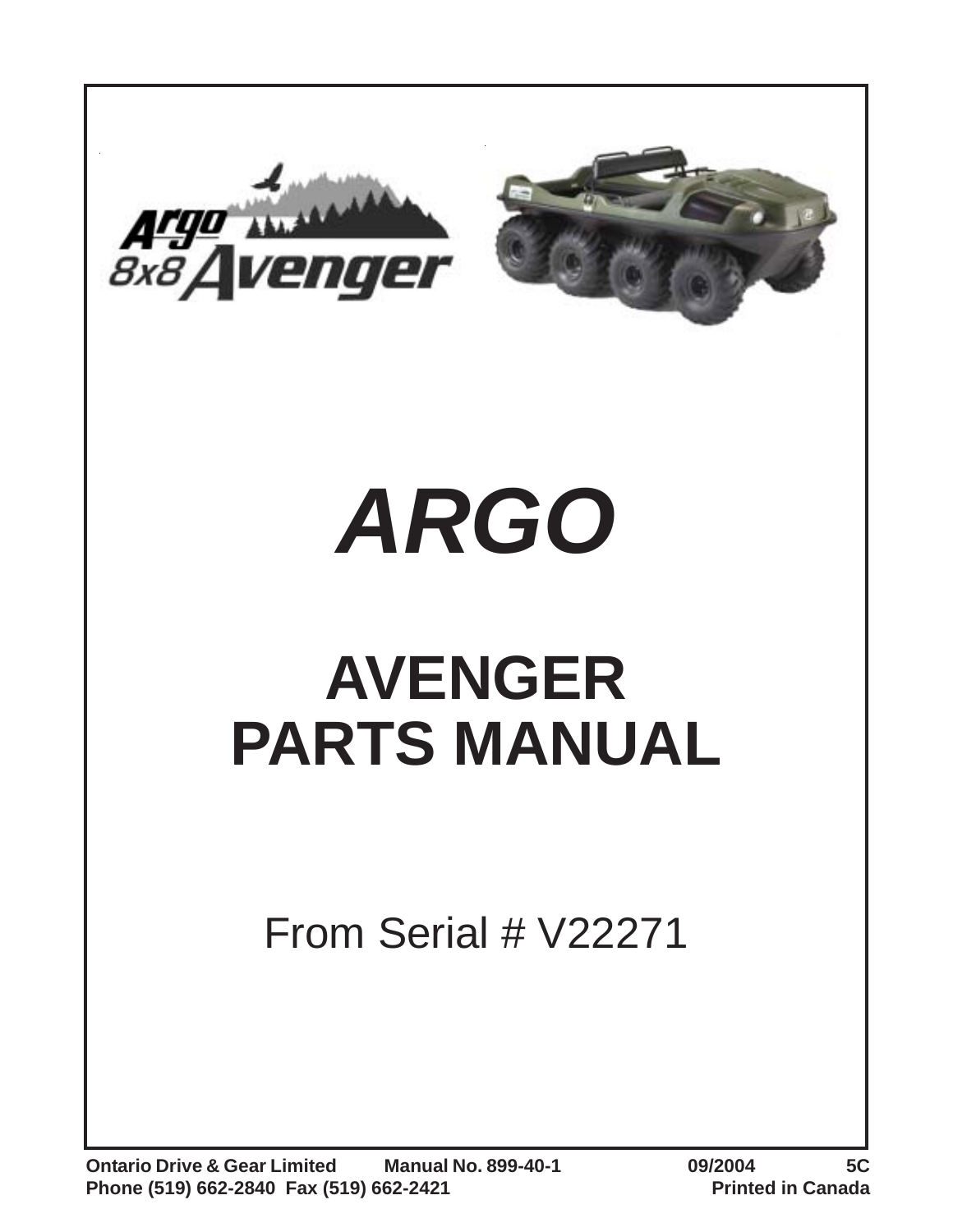#### **Foreword**

ODG has prepared this parts manual for the AVENGER model to assist both qualified mechanics and vehicle owners in ordering correct, quality replacement ARGO parts.

Proper and regular service, and replacing old, worn or broken parts with the correct ARGO replacement parts, are both essential to prolonging the life of the ARGO. Please refer to this parts manual before ordering any replacement part.

All information contained in this AVENGER Parts Manual is based on the latest product specification available at time of printing. If your AVENGER differs from the specifications contained in this manual, contact Ontario Drive & Gear Limited for information.

ODG reserves the right to alter specifications on the AVENGER model at any time, without obligation or prior notification.

Reproduction of this AVENGER Parts Manual, in whole or in part, is prohibited without prior written permission from Ontario Drive & Gear Limited.

#### **Vehicle Identification**

**AVENGER** - Serial Nos. V22271

#### **Explanation of Parts Manual Format**

**Ref** - Reference number between assembly diagram and component parts list

Part No. **-** Argo replacement part number for identification and re-ordering

**Description** - Part description for identification and re-ordering

**Qty** - Indicates the quantity of a part used in an assembly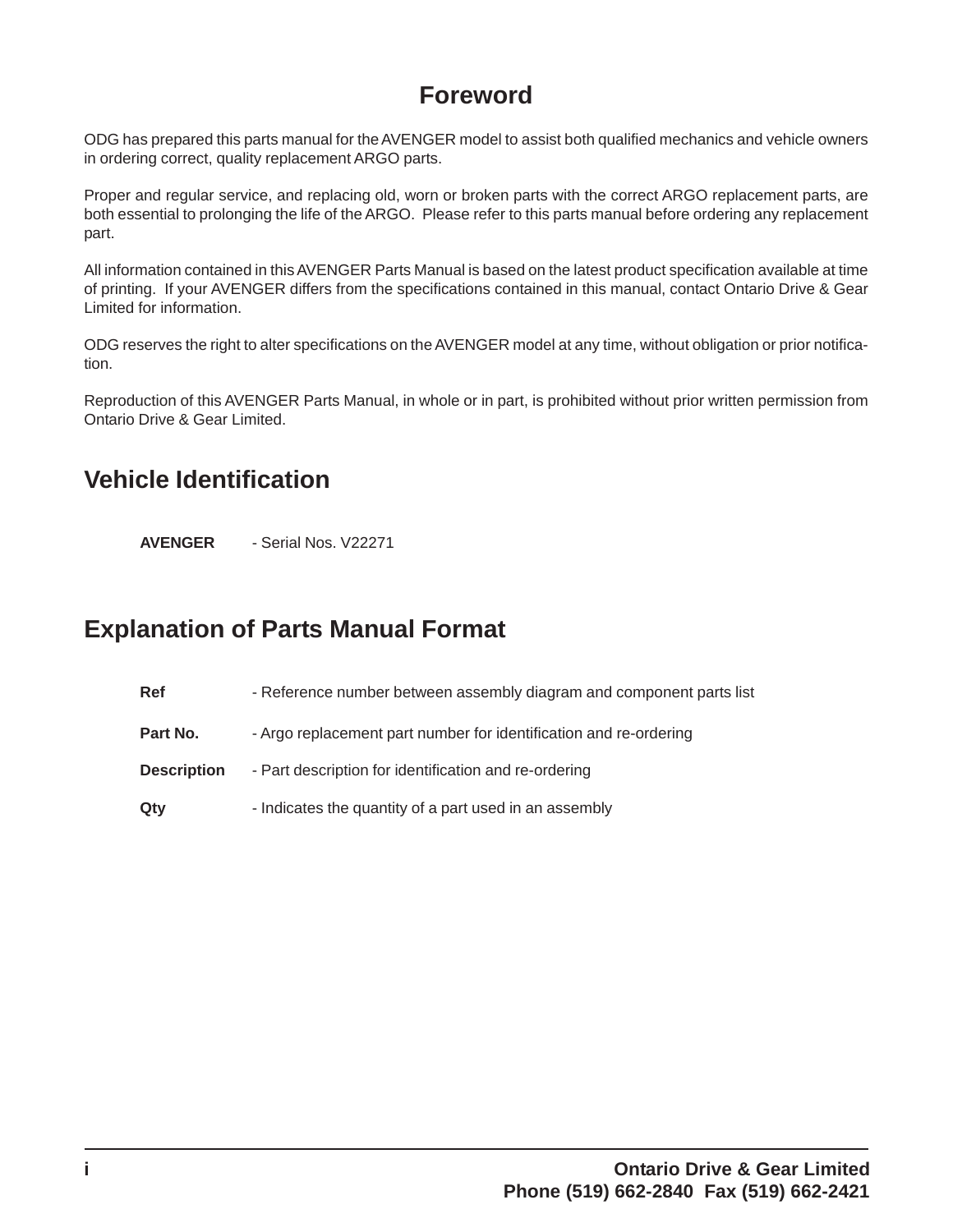



#### **Using the Parts Manual**

- 1. Find the major vehicle assembly in the Table of Contents on this page, and turn to that section.
- 2. Locate the part in the illustration that you wish to order.
- 3. Refer to the parts list in that section.
- 4. Find the correct part number (Part No.), part description (Description) and correct quantity (Qty).
- 5. Use *only* this information to order ARGO replacement parts. *DO NOT* attempt to order a replacement part by reference number or page number.

#### **Table of Contents**

| 2.0 Intake and Exhaust System 3     |  |
|-------------------------------------|--|
|                                     |  |
|                                     |  |
|                                     |  |
|                                     |  |
| 7.0 Frame & Drive System 11         |  |
| 8.0 Fuel System & Seat Assembly  13 |  |
|                                     |  |
|                                     |  |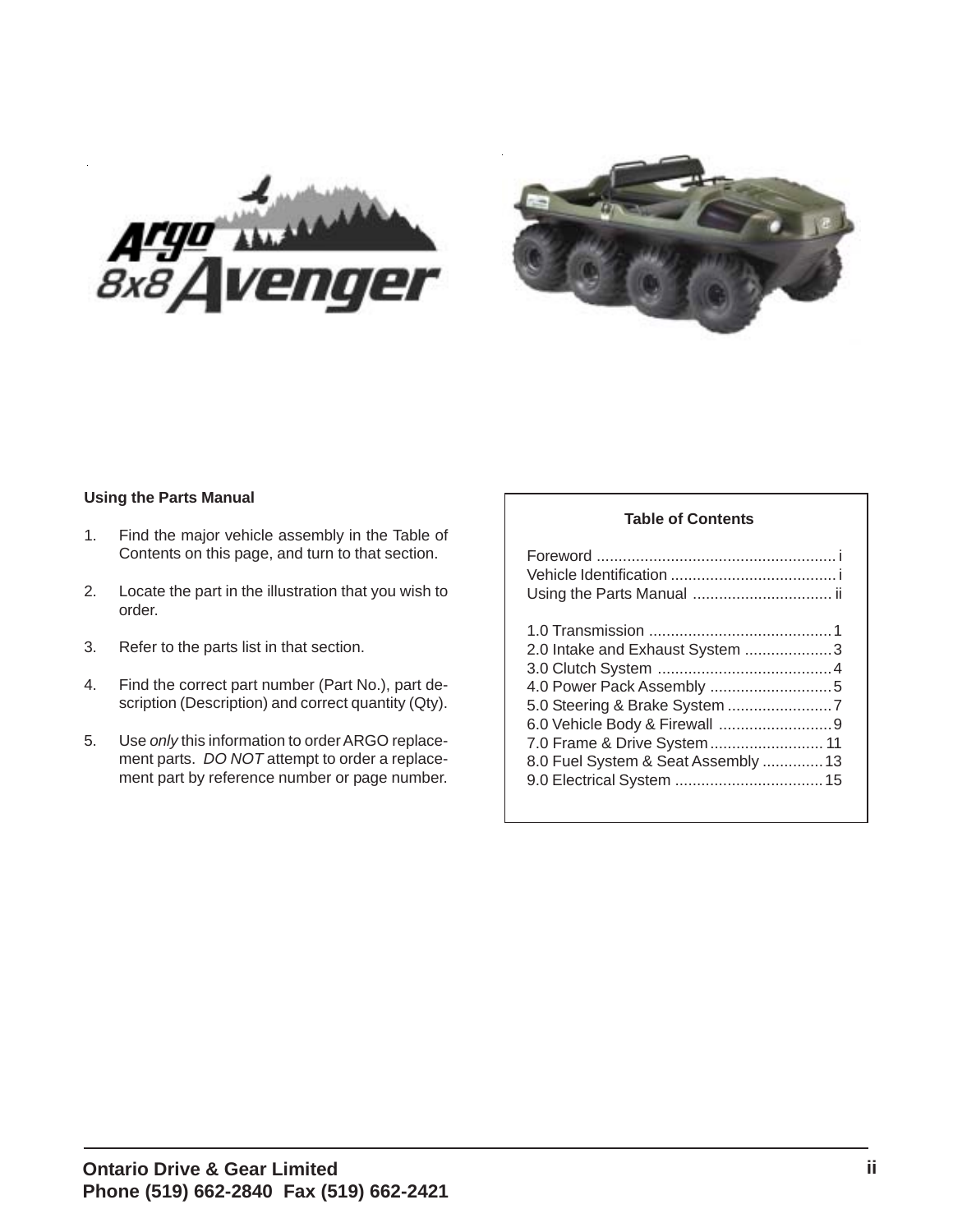### **1.0 Transmission Avenger Parts Manual**

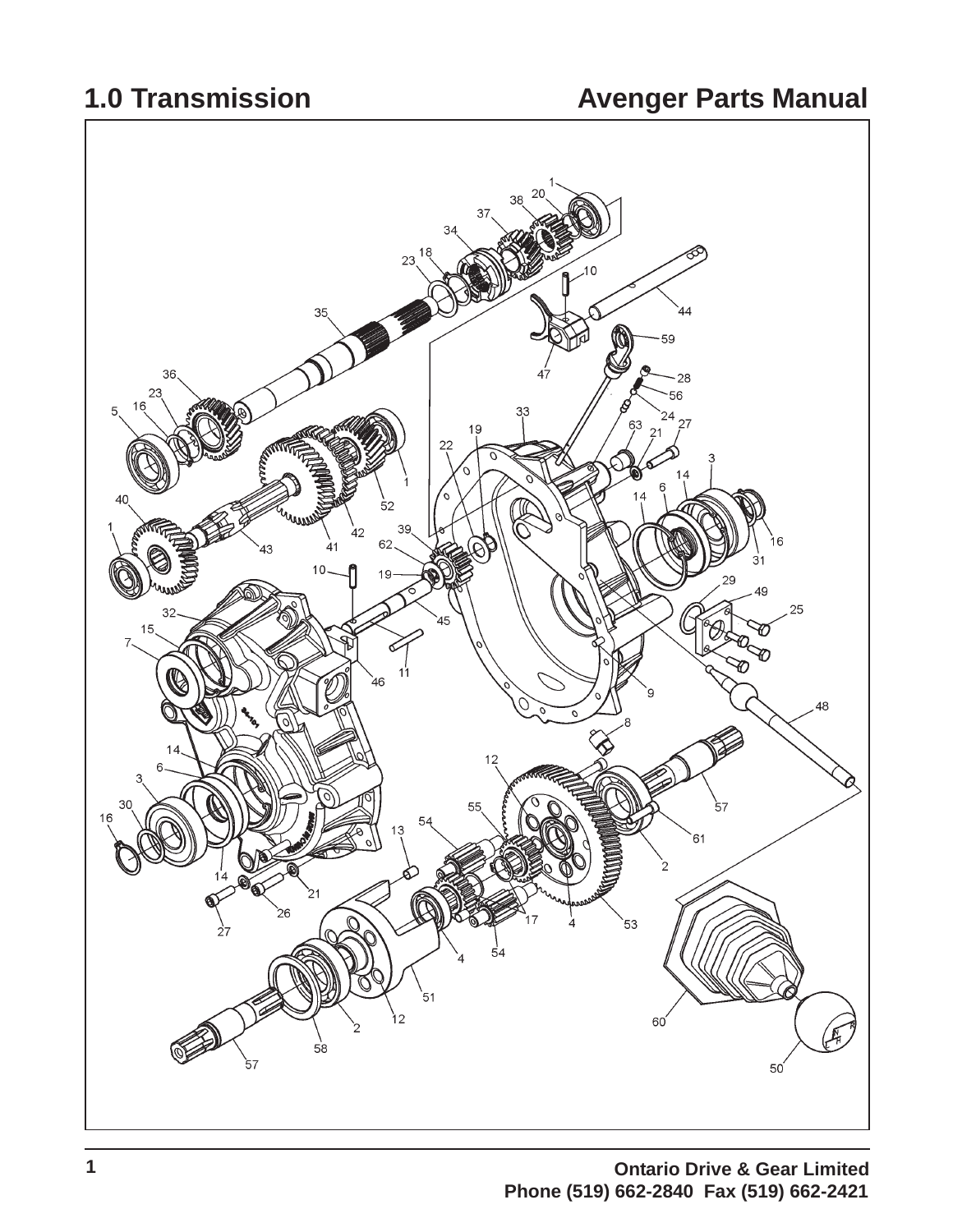### **1.0 Transmission Avenger Parts Manual**

| Ref.                     | Qty.                     | Part #  | <b>Description</b>            | Ref. | Qty.           | Part #    | <b>Description</b>         |
|--------------------------|--------------------------|---------|-------------------------------|------|----------------|-----------|----------------------------|
|                          | 1                        | 34-100  | <b>Transmission Assembly</b>  | 41   | 1              | 34-110    | Gear, Helical - LOW 12DP   |
| 1                        | 3                        | 101-01  | Bearing, Ball 6204Z-C3        |      |                |           | 39T                        |
| $\mathbf{2}$             | $\overline{2}$           | 101-03  | Bearing, Ball 6207-C3         | 42   | $\mathbf{1}$   | 34-111    | Gear, Reverse - 10DP 33T   |
| 3                        | $\overline{2}$           | 101-05  | Bearing, Ball 6306LLU-C3/2A   | 43   | 1              | 34-112    | Shaft, Spline              |
| $\overline{\mathcal{A}}$ | 2                        | 101-15  | Bearing, Ball 6005-C3         | 44   | 1              | 34-113    | Shaft, Shift - Forward     |
| 5                        | 1                        | 101-16  | Bearing, Ball 6206-C3         | 45   | 1              | 34-114    | Shaft, Shift - Reverse     |
| 6                        | $\overline{2}$           | 102-03  | Seal, Oil WBS 30x72x10 NB     | 46   | 1              | 34-115    | Block, Shift               |
|                          |                          |         | D/LIP                         | 47   | 1              | 34-116    | Fork, Shift                |
| $\overline{7}$           | 1                        | 102-05  | Seal, Oil WBS 30x62x10 NB     | 48   | 1              | 34-117    | Lever, Shift               |
|                          |                          |         | D/LIP                         | 49   | 1              | 34-118    | Plate, Shifter             |
| 8                        | 1                        | 103-02  | Plug, Magnetic 3/8-18NPT      | 50   | 1              | 34-121    | Knob, Shift - w/Argo Logo  |
|                          |                          |         | SQ.HD                         | 51   | 1              | 34-122    | Cage, Differential         |
| 9                        | $\overline{2}$           | 104-03  | Pin, Dowel 1/4x7/8            | 52   | 1              | 34-123    | Pinion, Helical - 25T      |
| 10                       | $\overline{2}$           | 104-39  | Pin, Spring - 1/4 x 1.0       | 53   | 1              | 34-124    | Gear Plate - 66T           |
| 11                       | 1                        | 104-40  | Pin, Dowel - 1/4 x 1.75       | 54   | 6              | $34-13$   | Gear, Planet - 12T         |
| 12                       | 12                       | 105-03  | Bushing, Oilite - 1/2x3/4     | 55   | $\overline{2}$ | $34 - 14$ | Gear, Sun - 21T            |
| 13                       | 3                        | 105-23  | Bushing, Dowel - .312 x .5    | 56   | $\overline{c}$ | 34-32     | Spring, Comp. 0.22x.50     |
| 14                       | $\overline{\mathcal{A}}$ | 106-03  | Retaining Ring HO-281PA       | 57   | $\overline{2}$ | 34-98     | Shaft, Output - Splined    |
| 15                       | 1                        | 106-05  | Retaining Ring HO-244-PA      | 58   | $\mathbf{1}$   | 114-01    | Washer, Shim 2.25 x 2.81 x |
| 16                       | 3                        | 107-02  | Retaining Ring SH-0118-PA     |      |                |           | .02                        |
| 17                       | $\overline{2}$           | 107-04  | Retaining Ring SH-0098-PA     | 59   | $\mathbf{1}$   | CE-035    | Dipstick - with Breather - |
| 18                       | $\mathbf{1}$             | 107-10  | Retaining Ring SH-0125-PA     |      |                |           | 190mm                      |
| 19                       | $\overline{2}$           | 107-11  | <b>Retaining Ring</b>         | 60   | 1              | 609-38    | Boot, Shifter              |
| 20                       | 1                        | 107-12  | Retaining Ring SH-0100-PA     | 61   | 3              | 112-64    | SHCS, 5/16-18 x 1.25       |
| 21                       | 15                       | 108-05  | Lockwasher 5/16 Split-Ring Zn | 62   | 1              | 108-81    | Washer, Retaining Thrust   |
| 22                       | 1                        | 108-78  | Washer, Thrust                | 63   | 1              | 113-14    | Plug, Polyethylene - 5/8"  |
| 23                       | $\overline{2}$           | 108-79  | Washer, Thrust                |      |                |           | Dia.                       |
| 24                       | 5                        | 109-05  | Ball, Steel 6mm 62-67 Rc      |      |                |           |                            |
| 25                       | 4                        | 112-04  | HHCS 1/4-20x3/4 GR2 Zn        |      |                |           |                            |
| 26                       | 13                       | 112-143 | SHCS 5/16 x 1.25 Zn           |      |                |           |                            |
| 27                       | $\overline{2}$           | 112-144 | SHCS 5/16 x 1.0 Zn            |      |                |           |                            |
| 28                       | 1                        | 112-145 | SHSS 5/16 - 18 x 3/8          |      |                |           |                            |
| 29                       | 1                        | 113-11  | O-Ring #AS568-216-70BN        |      |                |           |                            |
| 30                       | 1                        | 114-04  | Washer, Shim 1.19x1.50x.04    |      |                |           |                            |
| 31                       | 1                        | 114-05  | Washer, Shim 1.19x1.50x.02    |      |                |           |                            |
| 32                       | 1                        | 34-101  | Housing, Transmission - L     |      |                |           |                            |
| 33                       | 1                        | 34-102  | Housing, Transmission - R     |      |                |           |                            |
| 34                       | 1                        | 34-103  | Clutch, Dog                   |      |                |           |                            |
| 35                       | 1                        | 34-104  | Shaft, Input - 19/15T Spline  |      |                |           |                            |
| 36                       | 1                        | 34-105  | Pinion, Helical - HI 12DP 26T |      |                |           |                            |
| 37                       | 1                        | 34-106  | Pinion, Helical - LO 12DP 20T |      |                |           |                            |
| 38                       | 1                        | 34-107  | Pinion, Reverse - 10 DP 16T   |      |                |           |                            |
| 39                       | 1                        | 34-108  | Gear, Idler - Rev - 10DP 16T  |      |                |           |                            |
| 40                       | 1                        | 34-109  | Gear, Helical - HI 12DP 33T   |      |                |           |                            |
|                          |                          |         |                               |      |                |           |                            |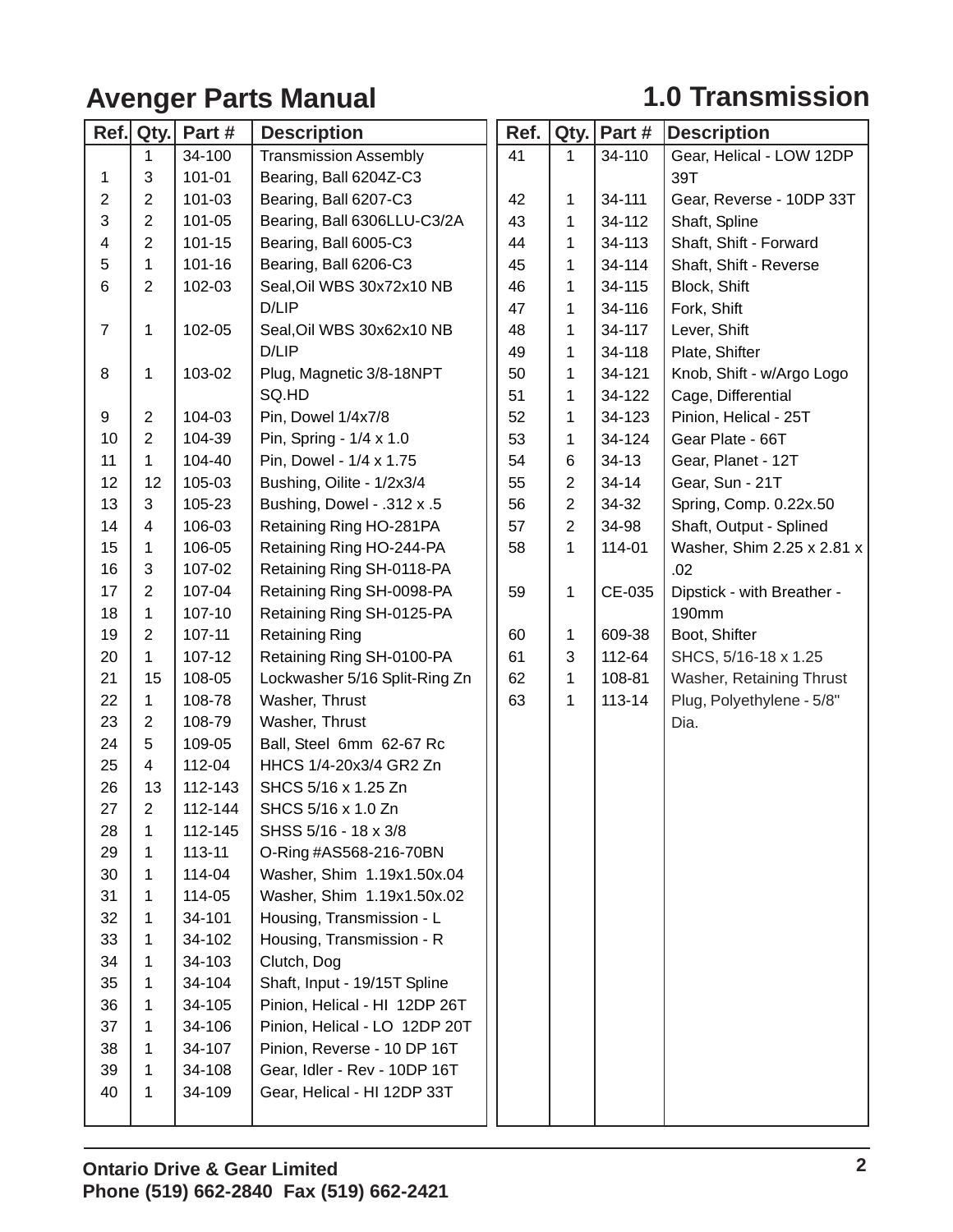### **2.0 Intake and Exhaust System**

#### **Avenger Parts Manual**



| Ref. | Qty.           | Part#      | <b>Description</b>              |    | Ref.   Qty. |         | <b>Part # Description</b> |
|------|----------------|------------|---------------------------------|----|-------------|---------|---------------------------|
| 1    | $\mathbf{1}$   | 809-03     | Duct, Intake                    | 25 | $\mathbf 1$ | 112-43  | Screw IHWH #8 x 3/8       |
| 2    | 2              | 120-13     | Rivet, 3/16 x 5/8 - Black       | 26 | 1           | 707-44  | Support, Exhaust Duct -   |
| 3    | $\overline{2}$ | 809-05     | Seal, Radiator - 10.25" LG      |    |             |         | Avenger                   |
| 4    | $\overline{2}$ | 809-06     | Seal, Radiator - 16.25" LG      | 27 | 4           | 125-35  | Clamp, Gear 3.50" HF-52   |
| 5    | 3              | 108-01     | Washer, Fender 1/4 BS x1.25 OD  | 28 | 1           | 127-139 | Hose, Brake Fan Discharge |
| 6    | 4              | 108-05     | Lockwasher 5/16 Split Ring Zn   | 29 | 1           | 127-134 | Duct, Brake Cooling       |
| 7    | $\overline{4}$ | 117-73     | Nut, M8x1.25 Zn                 | 30 | 1           | 118-02  | Terminal, Male #76-1251   |
| 8    | 1              | 607-105    | Muffler                         | 31 | 1           | 118-03  | Terminal, Female #76-1289 |
| 9    | $\overline{2}$ | 126-57     | Spring, Extension- 7/16x2.14    | 32 | 1           | 127-140 | Hose, Brake Fan Inlet     |
| 10   | $\mathbf{1}$   | 607-106    | Pipe, Flared - Asm              | 33 |             | 125-92  | Adpt. & Mounting Kit -    |
| 11   | 1              | 807-85     | Shield, Heat - Muffler          |    |             |         | includes the following:   |
| 12   | $\overline{7}$ | $112 - 19$ | Screw, IHWH T/C Slot 1/4-20x1/2 |    |             |         | <b>Mounting Bracket</b>   |
| 13   | 1              | 607-109    | Duct, Exhaust                   |    |             |         | Nut, #10-32               |
| 14   | 1              | 607-103    | <b>Spark Arrester</b>           |    |             |         | Lockwasher, 3/16"         |
| 15   | 1              | 607-107    | Pipe, Tail - Asm                |    |             |         | Screw, #10-32x2"          |
| 16   | 1              | 125-91     | <b>Blower Fan</b>               |    | 2           |         | Nut, 1/4-20               |
| 17   | $\overline{4}$ | 103-47     | HHCS, #10-24x1/2                |    | 2           |         | Lockwasher, 1/4"          |
| 18   | $\overline{4}$ | 120-05     | Washer, .19x.50x.04             |    | 2           |         | Screw, 1/4-20x5/8"        |
| 19   | $\overline{4}$ | 108-59     | Lockwasher #10 Int. Tooth       |    |             |         | Adaptor, 3" dia.          |
| 20   | 2              | 125-58     | Washer, Fibre - W-77F           | 34 | 13          | 120-09  | Rivet, 3/16 x 1.0 Black   |
| 21   | 15             | 120-04     | Washer, .19 x .50 x .08 Zn      | 35 | 1           | 809-04  | Shroud, Intake Duct       |
| 22   | 1              | 112-04     | HHCS 1/4-20 x 3/4 Gr2 Zn        | 36 | 1           | 100-102 | Tie Wrap, 14" - White     |
| 23   | 1              | 117-81     | Locknut, 2-way 1/4-20 Zn        |    |             |         |                           |
| 24   | 1              | 108-77     | Lockwasher, #8 External Tooth   |    |             |         |                           |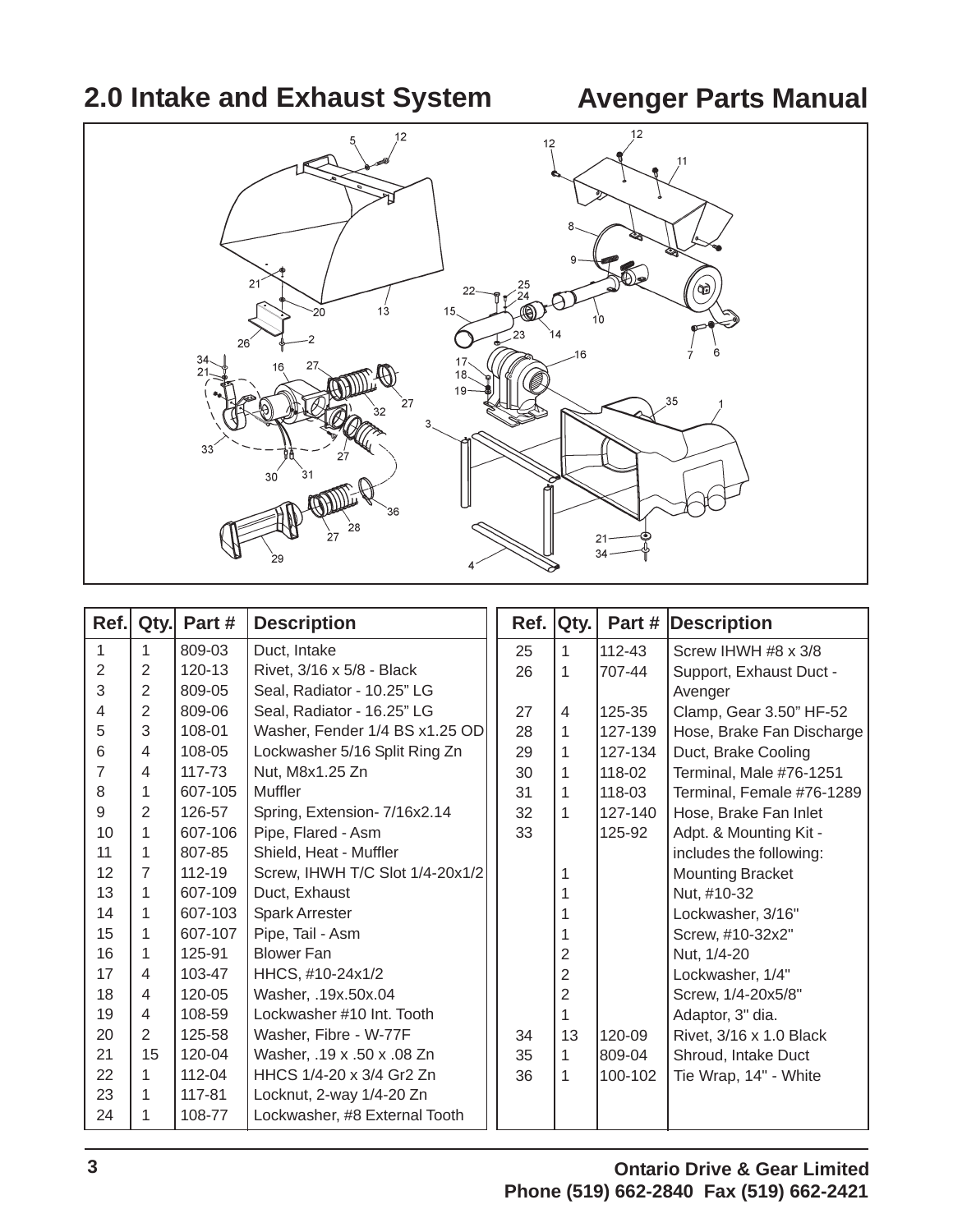### **Avenger Parts Manual 3.0 Clutch System**



| Ref.           | Qty.   | Part#        | <b>Description</b>      |
|----------------|--------|--------------|-------------------------|
| 1              | 1      | 0405-0075    | Flange, Fixed           |
| $\mathbf 2$    |        | 0410-0026    | Flange, Sliding         |
| 3              |        | 0150-1014    | Spring Guide Washer     |
| 4              |        | 0451-1114    | Spring                  |
| 5              | 1      | 0440-0005    | <b>Spring Cover</b>     |
| $\,$ 6 $\,$    | 3      | 420-2453-700 | Lockwasher              |
| $\overline{7}$ | 3      | 0080-0021    | Screw, Cap              |
| 8              | 3      | 0130-3009    | <b>Block</b>            |
| $\mathsf g$    | 3      | 0135-3065    | Weight (275gr)          |
| 10             | 1      | 0115-3042    | Cap                     |
| 11             | 1      | 0080-0153    | Washer, Zn              |
| 12             | 1      | 0080-0100    | <b>Nut</b>              |
| 13             | 1      | 5105-0045    | Flange, Fixed           |
| 14             | 1      | ASA-1        | Washer, Shim 1.2        |
| 15             | as req | ASA-1-S      | Washer, Shim 0.6        |
| 16             | 1      | ASK-5        | Key, Square             |
| 17             | 1      | 5110-0020    | Flange, Sliding         |
| 18             | 3      | $ANS-2-T$    | Cam Shoe                |
| 19             | 1      | 5140-3006    | Cam Bushing             |
| 20             | 1      | 5051-1110    | Spring, Grey            |
| 21             | 1      | 5120-2043    | Cam                     |
| 22             | 1      | 371-9031-000 | Retaining Ring, Outside |
| 23             | 1      | 127-135      | Clutch, Driver          |
| 24             | 1      | 127-136      | Clutch, Driven          |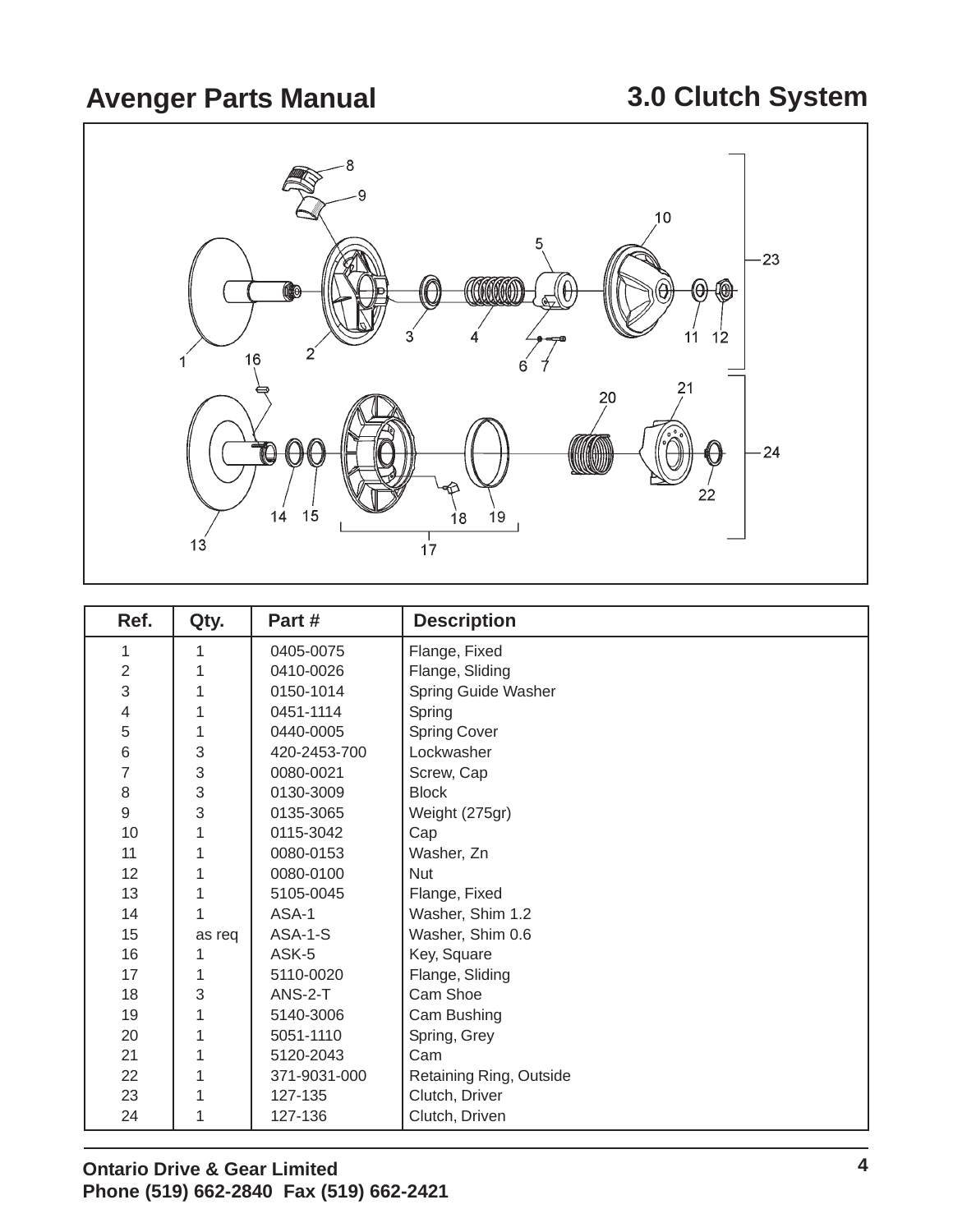#### **4.0 Power Pack Assembly Avenger Parts Manual**

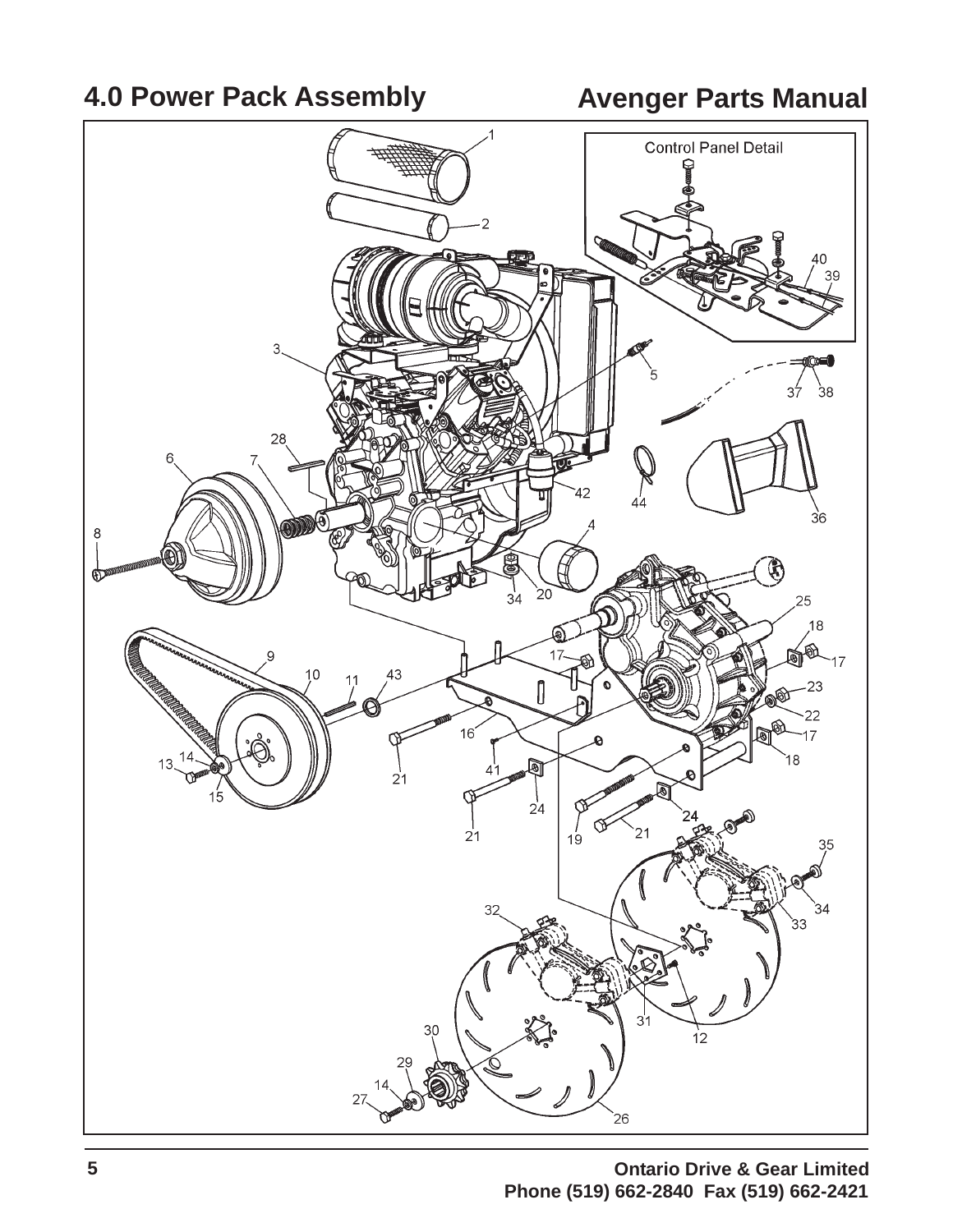### **Avenger Parts Manual 4.0 Power Pack Assembly**

| Ref.                     | Qty.           | Part#      | <b>Description</b>             | Ref. | Qty.           | Part #   | <b>Description</b>        |
|--------------------------|----------------|------------|--------------------------------|------|----------------|----------|---------------------------|
| 1                        | $\mathbf{1}$   | 25 083 01  | Filter, Air                    | 34   | 8              | 108-23   | Washer .42 x .81 x .06    |
| $\overline{2}$           | 1              | 25 083 04  | Element, Inner                 |      |                |          | Gr8 Zn                    |
| 3                        | 1              | LH 685     | Kohler 25 HP Engine            | 35   | $\overline{4}$ | 103-41   | SHCS 3/8-16 x 1.25 Zn     |
| $\overline{\mathcal{A}}$ | $\mathbf{1}$   | 1205001    | Filter, Oil                    | 36   |                |          | See Section 2.0 Intake &  |
| 5                        |                | 66 132 01  | Sparkplug                      |      |                |          | <b>Exhaust</b>            |
| 6                        |                |            | See Section 3.0 Clutch         | 37   | 1              | 117-68   | Nut, Jam 3/8-24 UNF Zn    |
|                          |                |            | <b>System</b>                  | 38   | $\mathbf{1}$   | 108-32   | Lockwasher 3/8 Int. Tooth |
| $\overline{7}$           | 5              | 114-04     | Washer, Shim 1.19x1.50x.04     | 39   | 1              | 612-92   | Cable Ass'y, Choke        |
| 8                        | 1              | 112-152    | FHSC, 7/16-20 x 4.0" LG        | 40   | $\mathbf{1}$   | 612-116  | Cable Asm., Throttle -    |
| 9                        | 1              | 127-137    | Drive Belt - 10.5" Cen. Dist   |      |                |          | Avenger                   |
| 10                       |                |            | See Section 3.0 Clutch         | 41   | $\overline{2}$ | 103-71   | Screw, IHWH T/C 1/4-20 x  |
|                          |                |            | <b>System</b>                  |      |                |          | 1.25 Zn                   |
| 11                       | $\mathbf{1}$   | 110-09     | Key 1/4 x 1/4 x 30             | 42   | 1              | 24050 02 | Filter, Fuel              |
| 12                       | 5              | 112-153    | HHCS, 1/4-20 x 1/2" Gr8 Zn     | 43   | as reg         | 108-36   | Washer, 1.03 x 1.37 x .06 |
| 13                       | 1              | 103-34     | HHCS 3/8-16 x 1.25 Gr5 Zn      |      |                |          | Zn                        |
| 14                       | 3              | 108-06     | Lockwasher 3/8 Split Ring Zn   | 44   | $\overline{2}$ | 100-102  | Tie Wrap - 14" - White    |
| 15                       | 1              | 108-46     | Washer .40 x 1.37 x 1.2 Hi-    |      |                |          |                           |
|                          |                |            | Carbon                         |      |                |          |                           |
| 16                       | $\mathbf{1}$   | 806-35     | Frame Ass'y - Power Pack       |      |                |          |                           |
| 17                       | 3              | 117-09     | Locknut, Nylon 5/8-11 Zn       |      |                |          |                           |
| 18                       | $\overline{2}$ | 811-09     | Washer, Square - .64 ID        |      |                |          |                           |
| 19                       | $\overline{2}$ | 103-20     | HHCS 1/2-13 x 6.5 Gr5 Zn       |      |                |          |                           |
| 20                       | $\overline{4}$ | 117-29     | Locknut, Nylon 3/8-16 Zn       |      |                |          |                           |
| 21                       | 3              | 112-58     | HHCS 5/8-11 x 7.5 Gr5 Zn       |      |                |          |                           |
| 22                       | $\overline{2}$ | 108-07     | Lockwasher 1/2 Split Ring Zn   |      |                |          |                           |
| 23                       | $\overline{2}$ | 117-06     | Nut, Fin Hex 1/2-13 Zn         |      |                |          |                           |
| 24                       | $\overline{2}$ | 811-15     | Washer, Square Lock .64 ID     |      |                |          |                           |
| 25                       |                |            | See Section 1.0                |      |                |          |                           |
|                          |                |            | <b>Transmission</b>            |      |                |          |                           |
| 26                       | $\overline{2}$ | 606-73     | Disc, Brake-10.2" Dia., 5 Bolt |      |                |          |                           |
| 27                       | $\overline{2}$ | 103-18     | HHCS 3/8-24 x 1.25 Gr5 Zn      |      |                |          |                           |
| 28                       | 1              | $110 - 13$ | Key 1/4 x 1/4 x 2.25           |      |                |          |                           |
| 29                       | $\overline{2}$ | 108-18     | Washer .40 x 1.37 x .12 Zn     |      |                |          |                           |
| 30                       | $\overline{2}$ | 606-71     | Sprocket, Drive 10T #60        |      |                |          |                           |
| 31                       | $\overline{2}$ | 108-80     | Retainer, Brake Disc - 5 Bolt  |      |                |          |                           |
| 32                       |                |            | See Section 5.0 Steering &     |      |                |          |                           |
|                          |                |            | <b>Brake System</b>            |      |                |          |                           |
| 33                       |                |            | See Section 5.0 Steering &     |      |                |          |                           |
|                          |                |            | <b>Brake System</b>            |      |                |          |                           |
|                          |                |            |                                |      |                |          |                           |
|                          |                |            |                                |      |                |          |                           |
|                          |                |            |                                |      |                |          |                           |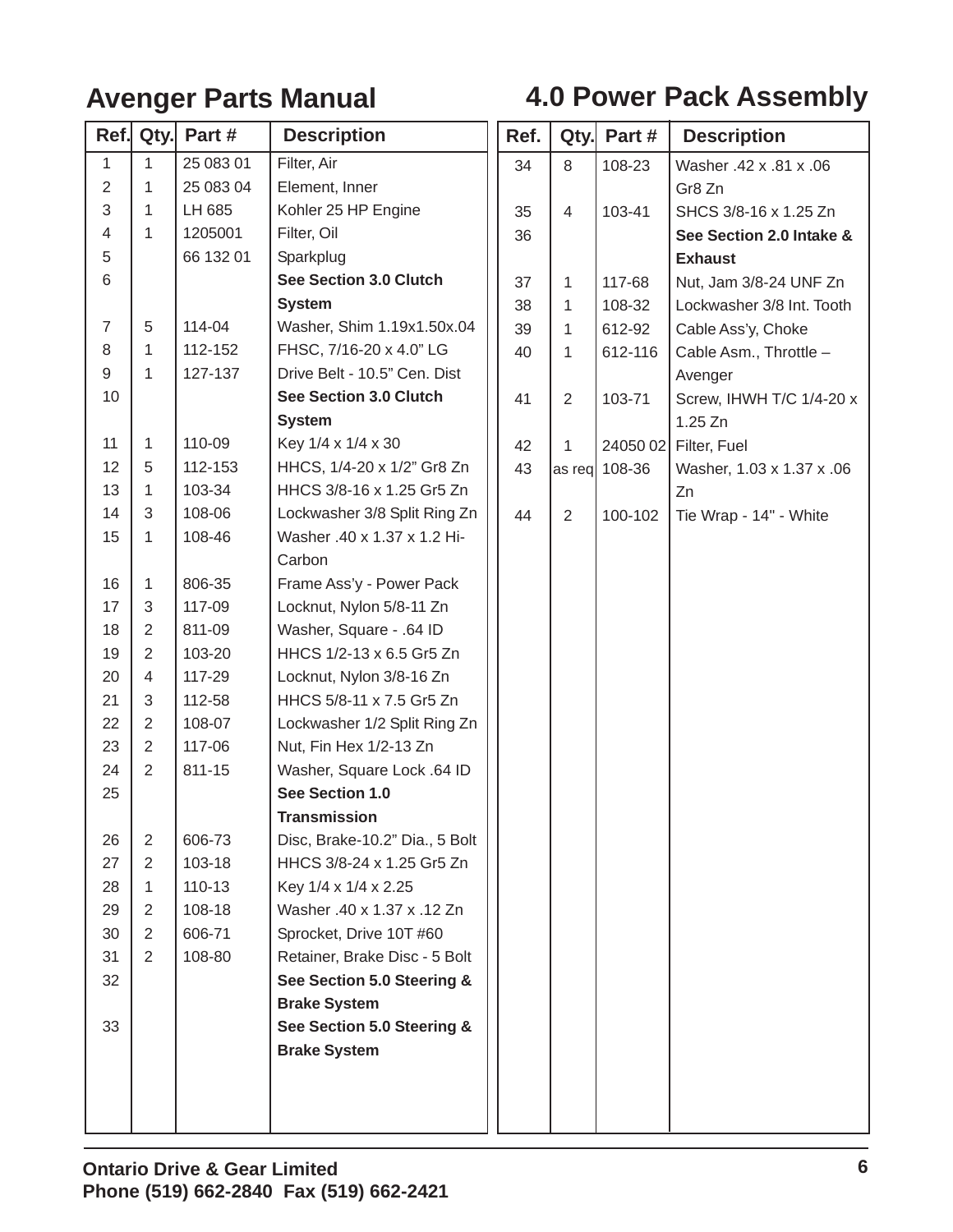### **5.0 Steering & Brake System Avenger Parts Manual**

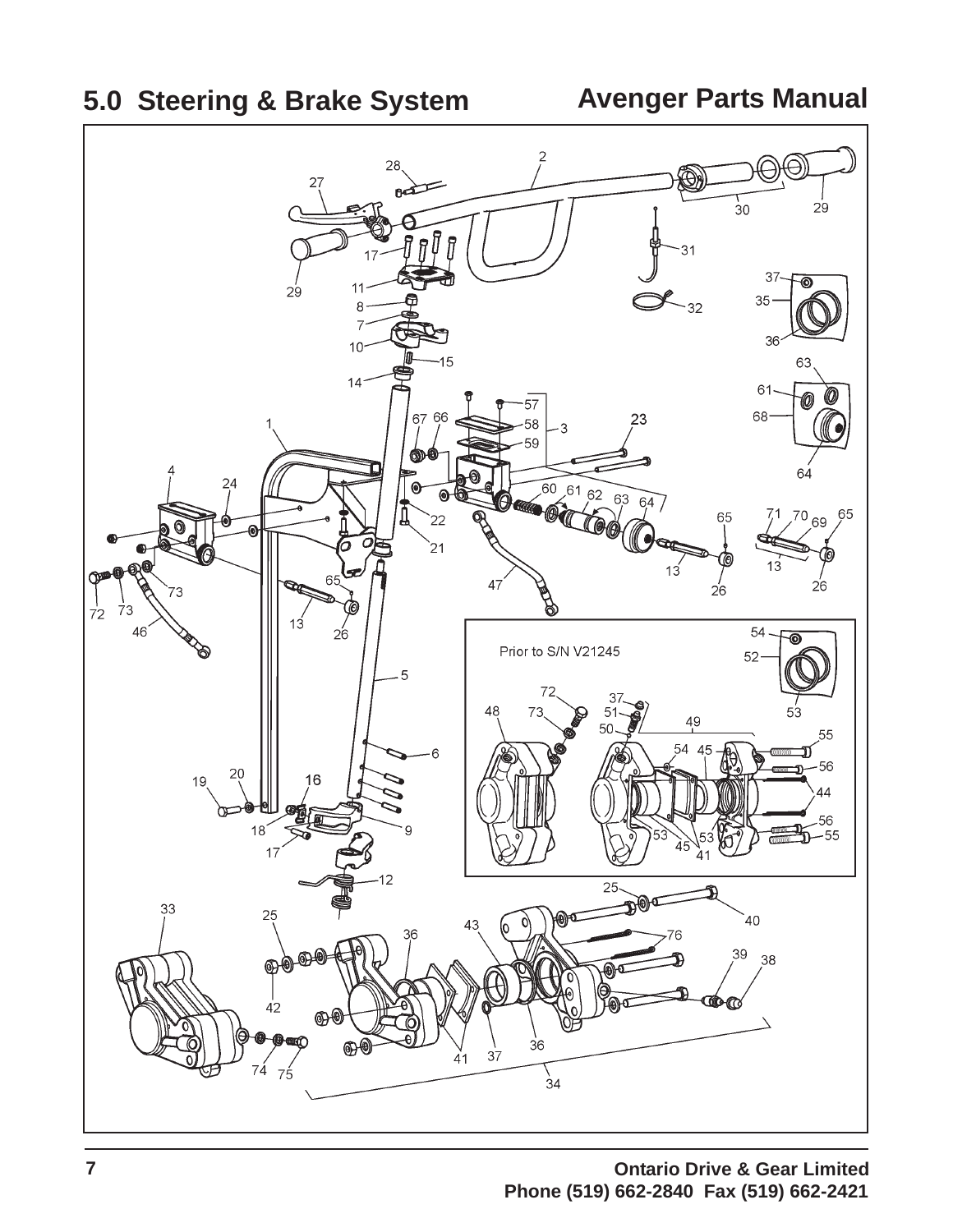### **Avenger Parts Manual 5.0 Steering & Brake System**

| Ref.           | Qty.                           | Part#            | <b>Description</b>                                     | Ref.     | Qty.           | Part #   | <b>Description</b>                      |
|----------------|--------------------------------|------------------|--------------------------------------------------------|----------|----------------|----------|-----------------------------------------|
| 1              | 1                              | 612-110          | Frame Assembly, Steering<br>Column                     | 46       | $\mathbf{1}$   | 163-03   | Hose Asm, Hydraulic -<br>Left - Avenger |
| $\overline{2}$ | 1                              | 612-107          | <b>Handlebar Assembly</b>                              | 47       | 1              | 163-04   | Hose Asm, Hydraulic -                   |
| 3              | 1                              | 165-05           | Master Cylinder - R                                    |          |                |          | Right - Avenger                         |
| 4              | 1                              | 165-06           | Master Cylinder - L                                    | 48       | 1              | 166-01RM | *Caliper, Hydraulic                     |
| 5              | 1                              | 612-104          | Shaft, Steering - Argo                                 |          |                |          | Brake - L, w/o pads                     |
| $6\phantom{a}$ | 4                              | 104-07/PI        | Pin, Spring 1/4 x 1.25                                 | 49       | 1              | 166-02RM | *Caliper, Hydraulic                     |
| $\overline{7}$ | 1                              | 108-47           | Washer, .39 x .94 x .13 Zn                             |          |                |          | Brake - R, w/o pads                     |
|                |                                |                  | Di-chr                                                 | 50       | 2x1            | 109-03   | *Ball, Steel - 7/32 Dia.                |
| 8              | 1                              | 117-29           | Locknut, Nylon 3/8-16 Zn                               | 51       | 2x1            | 168-03   | *Screw, Bleeding M10 x                  |
| 9              | 2                              | 612-102          | Arm, Steering                                          |          |                |          | 1,0                                     |
| 10             | $\mathbf{1}$                   | 612-106          | Clamp, Lower Handlebar                                 | 52       | $\mathbf{2}$   | 161-01   | *O-Ring Kit, Caliper                    |
| 11             | 1                              | 612-105          | Clamp, Upper Handlebar                                 | 53       | $\overline{2}$ |          | *Seal, Piston - 41mm                    |
| 12             | $\overline{2}$                 | 612-103          | Spring, Handlebar Centering                            | 54       | 1              |          | *Seal, Rubber - 5mm                     |
| 13             | $\overline{2}$                 | 812-13           | Pin Assembly, Plunger -                                | 55       | 2x2            | 160-41   | *SHCS M10 x 1,5 x                       |
|                |                                |                  | Adjustable                                             |          |                |          | 50mm Zn                                 |
| 14             | 2                              | 105-16           | Bushing, Oilite - 3/4 x 1/2                            | 56       | 2x2            | 160-40   | *SHCS M8x1,25 x 40 Zn                   |
| 15             | 1                              | 110-17           | Key, 3/16 x 3/16 x .625                                | 57       | 2x2            | 160-42   | FHMS M5x0,8x6mm                         |
| 16             | $\overline{2}$                 | 128-10           | Retainer, Handbrake Cable                              | 58       | 2x1            | 168-08   | Cover                                   |
| 17             | $6\phantom{1}$                 | 112-47           | SHCS, 1/4-20 x 1.0 Zn                                  | 59       | 2x1            | 168-09   | Cover, Rubber                           |
| 18             | 4                              | 117-27           | Locknut, Nylon 1/4-20 Zn                               | 60       | 2x1            | 162-02   | Spring, Comp. 0.59x1.5                  |
| 19             | $\mathbf{1}$                   | 103-38           | HHCS 5/16-18 x 1.25 Gr5 Zn                             | 61       | 2x1            |          | Seal, Primary, 19mm                     |
| 20             | 1                              | 108-05           | Lockwasher 5/16 Split-Ring                             |          |                |          | (See Ref. 68)                           |
|                |                                |                  | Zn                                                     | 62       | 2x1            | 168-10   | Piston 19mm dia.                        |
| 21             | $\overline{2}$                 | 112-04           | HHCS 1/4-20 x 3/4 Gr2 Zn                               | 63       | 2x1            |          | Seal, Secondary, 19mm                   |
| 22             | $\overline{2}$                 | 108-17           | Lockwasher 1/4 Int Tooth Zn                            |          |                |          | (See Ref. 68)                           |
| 23             | $\overline{2}$                 | 103-66           | HHCS, 1/4-20 x 4.0 Gr5 Zn                              | 64       | 2x1            |          | Boot, Rubber (See Ref.                  |
| 24             | $\overline{\mathbf{4}}$        | 108-08           | Washer, .28 x .62 x .04 Zn                             |          |                |          | 68)                                     |
| 25             | 2x8                            | 108-24           | Washer, .34 x .70 x .06 Zn                             | 65       | $\overline{2}$ | 112-02   | SHSS 10-24x1/4 Knurl                    |
| 26<br>27       | $\overline{2}$<br>$\mathbf{1}$ | 812-17<br>128-08 | Collar                                                 |          |                |          | Cup PT, PL                              |
| 28             | 1                              | 128-09           | Lever Assembly, Handbrake<br>Cable Assembly, Handbrake | 66<br>67 | 2x1            | 160-03   | O-ring, Oil Window                      |
| 29             | $\overline{2}$                 | 127-35           | Grip, Molded                                           |          | 2x1            | 168-14   | Oil Window, Master<br>Cylinder          |
| 30             | $\mathbf{1}$                   | 127-81           | <b>Throttle Twist Grip</b>                             | 68       | 2x1            | 161-25   | O-Ring Kit - Master                     |
| 31             | 1                              | 612-116          | Cable Asm., Throttle -                                 |          |                |          | Cylinder (incl. Ref. 61,                |
|                |                                |                  | Avenger                                                |          |                |          | 63 & 64)                                |
| 32             | 1                              | 100-64           | Tie Wrap - 5.5"- Black                                 | 69       | 1              | 812-14   | Pin, Female                             |
| 33             | 1                              | 166-10           | ** Caliper, Hydraulic Brake - L                        | 70       | 1              | 117-20   | Nut, Fin Hex 1/4-20 Zn                  |
|                |                                |                  | w/o pads                                               | 71       | 1              | 812-15   | Fin, Male                               |
| 34             | $\mathbf{1}$                   | 166-11           | **Caliper, Hydraulic Brake - R<br>w/o pads             | 72       | $\overline{2}$ | 160-44   | Bolt, Banjo - M10 x 1,0 x<br>21,0       |
| 35             | $\sqrt{2}$                     | 161-05           | O-ring Kit, Knott Caliper                              |          | $\overline{2}$ | 160-44   | *Bolt, Banjo - M10 x 1,0                |
| 36             | $\overline{2}$                 |                  | Seal, Rubber                                           |          |                |          | x 21,0                                  |
| 37             | $\overline{2}$                 |                  | Seal, Piston                                           | 73       | 4              | 160-01   | Washer, Copper - 1,5 x                  |
| 38             | 2x1                            | 168-20           | Plug, Rubber                                           |          |                |          | $10,0 \times 14,0$                      |
| 39             | 2x1                            | 168-02           | Screw, Bleeding, Knott                                 |          | 4              | 160-01   | *Washer, Copper - 1,5 x                 |
|                |                                |                  | Caliper                                                |          |                |          | $10,0 \times 14,0$                      |
| 40             | 2x4                            | 112-154          | SHCS, 3/8-16 x 2.75 Zn                                 | 74       | 4              | 160-04   | **Washer, Copper 2.3 x                  |
| 41             | 1                              | 170-03           | Pad Set (4), Brake -                                   |          |                |          | $10.0 \times 16.0$                      |
|                |                                |                  | Non-Asbestos                                           | 75       | $\overline{2}$ | 160-45   | **Banjo Bolt                            |
| 42             | 2x4                            | 117-03           | Nut, Fin Hex 5/16-18 Zn                                | 76       | 2x2            | 168-07   | Pin, Cotter 1/8 x 3.00 Zn               |
| 43             | 2x2                            | 168-01           | Piston, Knott Caliper                                  |          |                |          |                                         |
| 44             | 2x2                            | 168-06           | *Pin, Cotter 3,2 x 50mm                                |          |                |          | $\ast$<br>Prior to S/N V21245           |
| 45             | 2x2                            | 168-05           | *Piston 41mm                                           |          |                |          | ** From S/N V21245                      |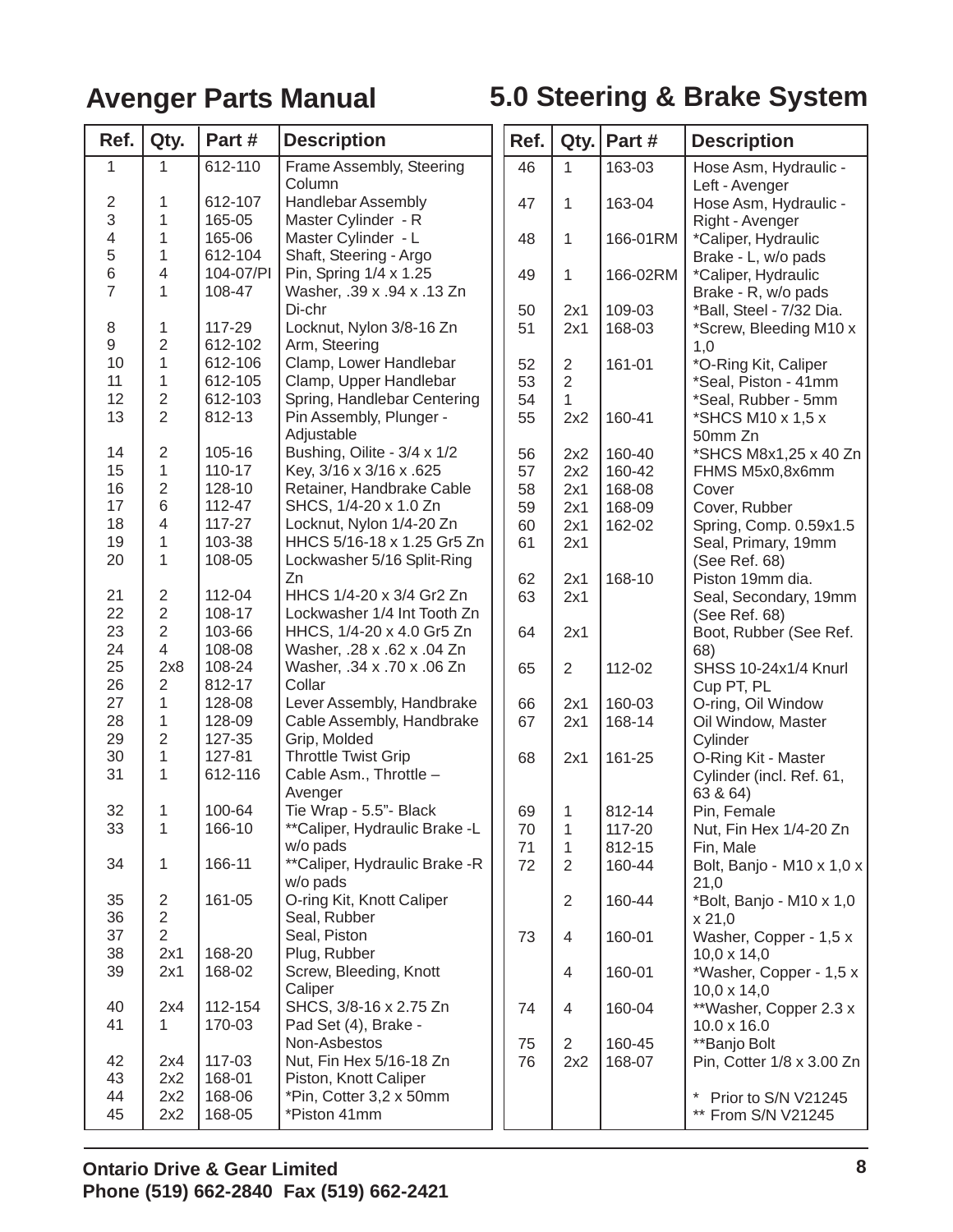### **6.0 Vehicle Body & Firewall Avenger Parts Manual**

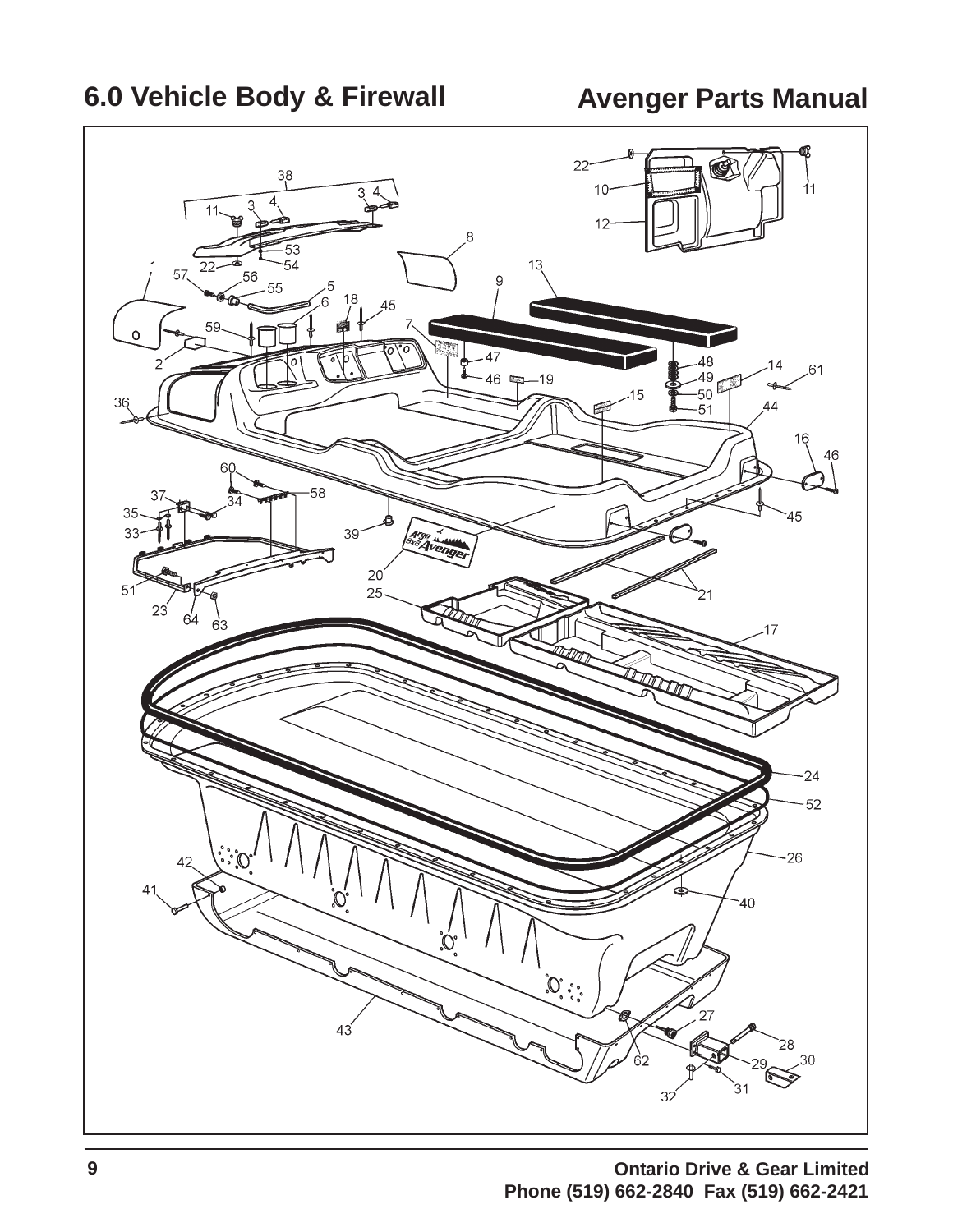### **Avenger Parts Manual 6.0 Vehicle Body & Firewall**

| Ref.             | Qty.           | Part #  | <b>Description</b>                  | Ref. | Qty.           | Part#   | <b>Description</b>               |
|------------------|----------------|---------|-------------------------------------|------|----------------|---------|----------------------------------|
| 1                | 1              | 707-43  | Screen - Exhaust - Avenger          | 40   | 54             | 120-04  | Washer .19 x .50 x .08 Zn        |
| $\overline{2}$   | 1              | 601-44  | Nameplate, "Argo"                   | 41   | 32             | 120-27  | Pin, Magna Grip                  |
| 3                | $\mathbf 2$    | 127-45B | Knuckle, Hinge                      | 42   | 32             | 120-28  | Collar, Magna Grip               |
| 4                | $\overline{2}$ | 127-45A | Pin, Hinge                          | 43   | 1              | 801-51  | Skid Plate, 8x8 - Black          |
| 5                | 1              | 601-101 | Tube, Dash Handle                   | 44   | 1              | 801-52  | Body & Hood, Upper -             |
| 6                | $\sqrt{2}$     | 100-109 | Cup holder Insert                   |      |                |         | Avenger (spec. colour) (incl.    |
| 7                | 1              | 126-68  | Plate, Operation                    |      |                |         | 23, 33, 34, 35, 37, 38)          |
| 8                | 1              | 707-42  | Screen, Intake - Avenger            | 45   | 80             | 120-09  | Rivet 3/16 x 1 - Black           |
| $\boldsymbol{9}$ | 1              | 608-64  | Seat, Rear - Left                   | 46   | 8              | 103-48  | T/S Pan HD PHIL #10 x 5/8        |
| 10               | 1              | 100-108 | Mesh, Glove Box                     | 47   | 4              | 126-79  | Bumper, Plastic - Black          |
| 11               | $\overline{2}$ | 126-10  | Wing Stud                           | 48   | 16             | 108-25  | Washer .31 x .75 x .06 Zn        |
| 12               | 1              | 803-60  | Firewall, Avenger                   | 49   | 4              | 801-41  | Washer, Seat                     |
| 13               | 1              | 608-65  | Seat, Rear - Right                  | 50   | 4              | 108-03  | Lockwasher 1/4                   |
| 14               | 1              | 126-67  | Plate, Floor Pan                    | 51   | 6              | 112-04  | HHCS 1/4-20 x 3/4 Gr2 Zn         |
| 15               | 1              | 127-142 | Plate, Vehicle Capacity -           | 52   | 1              | 126-60  | Vinyl Strip, 1/2" x 1/4" x 37.5' |
|                  |                |         | Avenger                             | 53   | 8              | 108-59  | Lockwasher #10 Int. Tooth Zn     |
| 16               | $\overline{2}$ | 127-01  | Reflector, Red                      | 54   | 8              | 103-47  | HHCS 10-24 x 1/2                 |
| 17               | 1              | 803-58  | Floor Pan, Rear - Avenger           | 55   | 1              | 113-12  | Insert, 1/2-13                   |
| 18               | 1              | 127-141 | Label, Caution - Keyswitch          | 56   | 1              | 108-35  | Washer .53 x 1.06 x .09 Zn       |
| 19               | 1              | 126-69  | Plate, Fuel                         | 57   | 1              | 112-151 | HHCS 1/2-13 x 1" Gr2 Zn          |
| 20               | $\overline{2}$ | 127-138 | Nameplate - Avenger                 | 58   | 1              | 613-37  | Terminal Strip, Ground           |
| 21               | $\overline{2}$ | 601-09  | Trim, Vinyl - 28"                   | 59   | 14             | 120-13  | Rivet, 3/16 x 5/8 Black          |
| 22               | $\overline{2}$ | 126-09  | Grommet, Alum. Flattened            | 60   | $\overline{2}$ | 112-139 | OHPS T/S #4 x 5/8 Black Zn       |
|                  |                |         | Half                                | 61   | 30             | 120-24  | Rivet, 3/32 x 3/8 Alum. (all     |
| 23               | 1              | 602-49  | Frame Ass'y, Hood - Front           |      |                |         | plates)                          |
| 24               | 1              | 801-05  | Bumper, Vinyl - 8x8                 | 62   | $\overline{2}$ | 100-114 | Gasket, Drain Plug               |
| 25               | 1              | 803-59  | Floor Pan, Front - Avenger          | 63   | $\overline{2}$ | 117-82  | Locknut, Flange 1/4-20 Zn        |
| 26               | 1              | 801-50  | Body, Lower - Avenger               | 64   | 1              | 602-51  | Frame Ass'y, Hood - Rear         |
| 27               | $\overline{2}$ | 100-107 | Plug, Drain - Flanged               |      |                |         |                                  |
| 28               | 1              | 104-13  | Pin, Toplink - 3/4 x 2.75           |      |                |         |                                  |
| 29               |                | 616-16  | Hitch Assembly                      |      |                |         |                                  |
| 30               | 1              | 616-19  | Tube, Hitch                         |      |                |         |                                  |
| 31               | $\overline{4}$ | 103-82  | HHCS 3/8-16 x 1.5 Gr5 Zn            |      |                |         |                                  |
| 32               | $\mathbf{1}$   | 104-11  | Pin, Lynch - Ring                   |      |                |         |                                  |
| 33               | $\overline{4}$ | 120-15  | Rivet - 1/8 x 7/16                  |      |                |         |                                  |
| 34               | 2              | 103-72  | Screw, IHWH T/C Slot                |      |                |         |                                  |
|                  |                |         | $1/4 - 20x3/4$                      |      |                |         |                                  |
| 35               | 1              | 126-11  | Spring, Retaining                   |      |                |         |                                  |
| 36               | 28             | 120-11  | Rivet 5/32 x 9/16 - Black           |      |                |         |                                  |
| 37               | $\mathbf{1}$   | 601-69  | Plate, Spring                       |      |                |         |                                  |
| 38               | 1              | 602-47  | Hood Kit - Avenger (spec.           |      |                |         |                                  |
|                  |                |         | colour) (incl.3, 4, 11, 22, 53, 54) |      |                |         |                                  |
| 39               | $\overline{2}$ | 117-44  | T- Nut 1/4-20 Zn                    |      |                |         |                                  |
|                  |                |         |                                     |      |                |         |                                  |
|                  |                |         |                                     |      |                |         |                                  |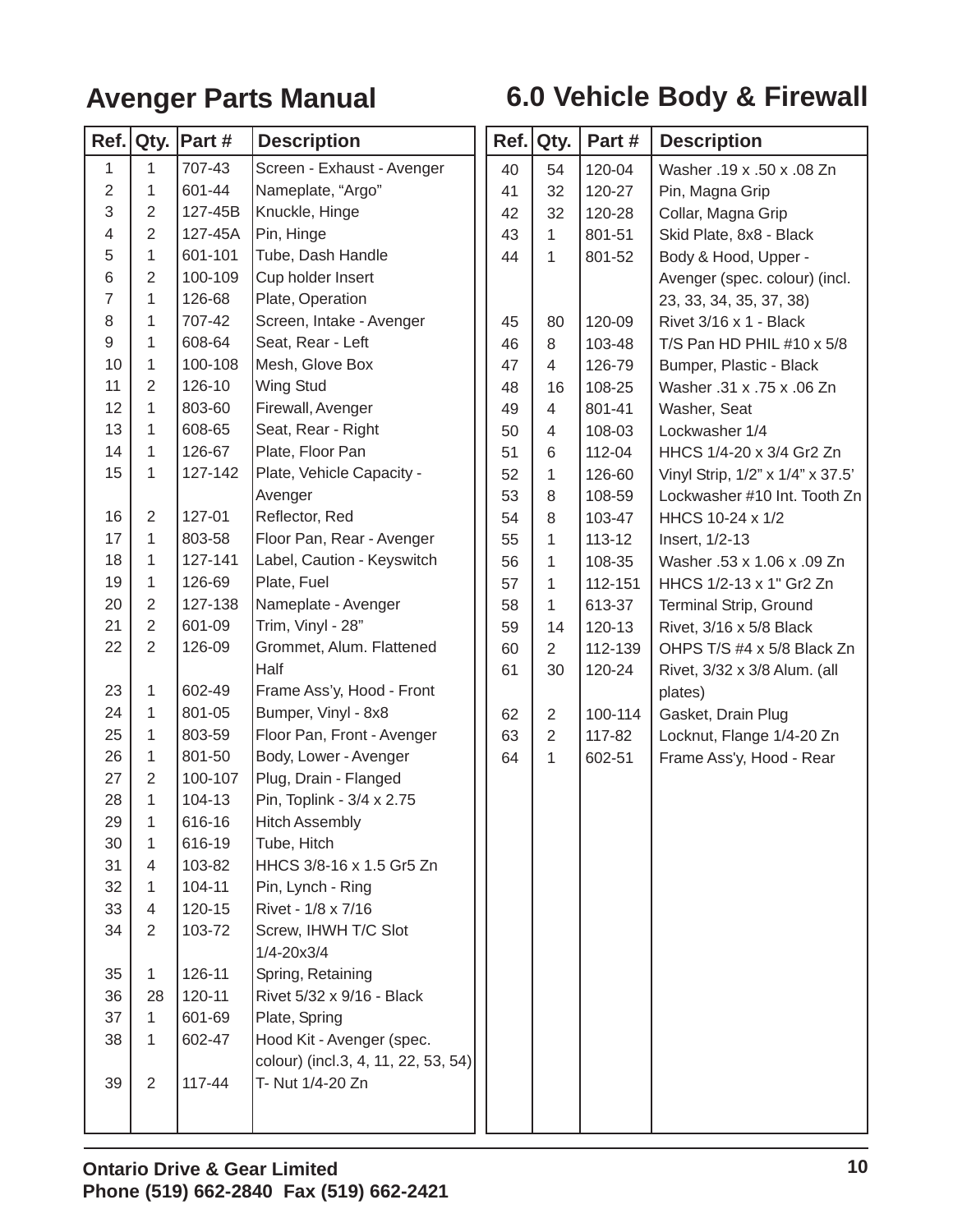**7.0 Frame and Drive System Avenger Parts Manual**

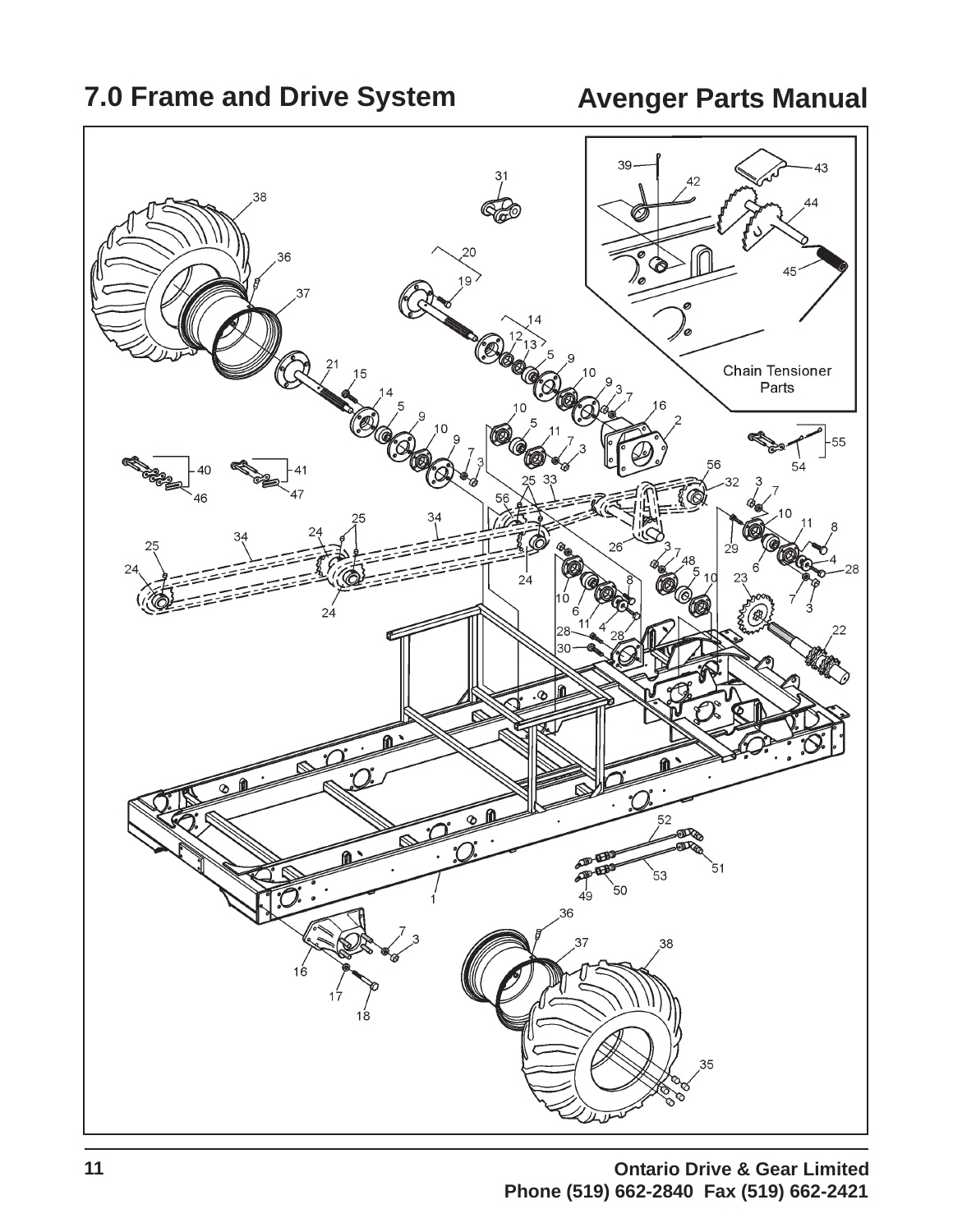### **Avenger Parts Manual 7.0 Frame and Drive System**

| Ref.           | Qty.             | Part#     | <b>Description</b>                        |
|----------------|------------------|-----------|-------------------------------------------|
| 1              | 1                | 806-10    | Frame Asm - Avenger                       |
| $\overline{c}$ | 4                | 606-25    | Gasket - Bearing Extension                |
| 3              | 80               | 117-29    | Locknut, Nylon 3/8-16 Zn                  |
| 4              | 16               | 108-46    | Washer .40 x 1.37 x .12 Hi-Carbon         |
| 5              | 12               | 101-35    | Bearing, Ball - 1.25                      |
| 6              | 8                | 101-41    | Bearing, Ball - 1.0                       |
| 7              | 82               | 108-15    | Washer, .42 x .81 x .05 Zn                |
| 8              | 31               | 103-88    | C/Bolt 3/8-16 x 1.0 Gr5 Zn                |
| 9              | 16               | 605-89    | Gasket, Flange - Outer                    |
| 10             | 20               | 605-63    | Flange - 4 hole                           |
| 11             | 10               | 101-20    | Flange, Greasable - 4 hole                |
| 12             | 8                | 102-14    | Seal, Oil 1.25 x 1.75 x 0.188             |
| 13             |                  | 102-15    | Seal, Oil 1.25 x 1.874 x 0.25             |
|                | 8                |           |                                           |
| 14             | 8                | 605-97    | Flange Asm, Outer (incl. Refs. 12 & 13)   |
| 15             | 16               | 112-39    | C/Bolt 3/8-16 x 1.75 Gr5 Zn               |
| 16             | 4                | 810-91    | <b>Bearing Extension</b>                  |
| 17             | 20               | 108-34    | Washer .47 x .94 x .06 Zn                 |
| 18             | 20               | 112-150   | HHCS 7/16-20 x 1.5 Gr5 Zn                 |
| 19             | 5x8              | 103-80    | Stud, Wheel 7/16-20 x 1.125 #B271         |
| 20             | 4                | 810-73    | Axle Asm - Front/Rear (incl. Ref. 19)     |
| 21             | 4                | 810-75    | Axle Asm - Mid (incl. Ref. 19)            |
| 22             | $\boldsymbol{2}$ | 810-32    | Shaft, Idler - 11T                        |
| 23             | $\overline{2}$   | 606-72    | Sprocket, Idler S60 x 21T                 |
| 24             | 8                | 606-34    | Sprocket, S60 x 19T                       |
| 25             | 10               | 112-03    | SHSS 5/16-18 x 3/8 1/2 DOG, PL            |
| 26             | $\overline{2}$   | 803-54    | Chain, Idler RC60-1 x 34P (incl. Ref. 55) |
| 28             | 12               | 112-31    | HHCS 3/8-16 x 1.0 2B Gr8 Zn               |
| 29             | 1                | 103-82    | HHCS 3/8-16 x 1.5 Gr5 Zn                  |
| 30             | 4                | 112-61    | C/Bolt 3/8-16 x 1.25 Gr5 Zn               |
| 31             |                  | 127-80    | Link, Half - RC60 - 1 (opt.)              |
| 32             | $\overline{c}$   | 803-55    | Chain, RC50-2 x 46P-Front (incl. Ref. 40) |
| 33             | $\overline{2}$   | 803-56    | Chain, RC50-2 x 74P-Mid (incl. Ref. 40)   |
| 34             | 4                | 803-57    | Chain, RC60-1 x 90P-Rear (incl. Ref. 41)  |
| 35             | 5x8              | 117-35    | Nut, Wheel 7/16-20 Zn                     |
| 36             | 8                | 125-26    | Valve, Tire                               |
| 37             | 8                | 127-61C   | Rim - 10 x 9 - Charcoal                   |
| 38             | 8                | 127-100SA | Tire, Rawhide III 25 x 11.50-9            |
| 39             | 8                | 100-01    | Pin, Cotter 1/8 x 1.50 Zn                 |
| 40             | 1x4              | 100-96    | Con. Link, RC50-2 H.D.                    |
| 41             | 1x4              | 603-84    | Con. Link, RC60-1 H.D.                    |
| 42             | 8                | 127-65    | Spring Torsion - 1.16x0.35                |
| 43             | 8                | 606-39    | Slider Block -1/2" Shaft                  |
| 44             | 8                | 606-35    | Tensioner Asm, Chain                      |
| 45             | 8                | 127-64    | Spring, Torsion - .76 x 1.9               |
| 46             | $\overline{4}$   | 603-95    | Spring Clip - RC 50 Closed                |
| 47             | 6                | 603-96    | Spring Clip - RC 60 Closed                |
| 48             | $\overline{2}$   | 101-78RM  | Flange, Greasable - 1/8 NPT-RM            |
| 49             | $\overline{2}$   | 100-110   | Fitting, Grease - 1/8 NPT                 |
| 50             | $\overline{2}$   | 100-111   | Fitting, Bulkhd - 1/8 NPTF x 5/32 Tube    |
| 51             | $\overline{c}$   | 100-112   | Fitting, $1/8$ NPTM x $5/32$ Tube x 90    |
| 52             | $\mathbf{1}$     | 100-113L  | Tubing, 5/32 Grease x 3.5"                |
| 53             | $\mathbf{1}$     | 100-113R  | Tubing, 5/32 Grease x 4.5"                |
| 54             | $\overline{4}$   | 104-35    | Pin, Cotter 2mm x 12mm                    |
| 55             | $\overline{2}$   | 603-94    | Con. Link, RC60-1 Cotter Pin              |
| 56             | $\overline{4}$   | 810-28    | Spacer, Double - 24T                      |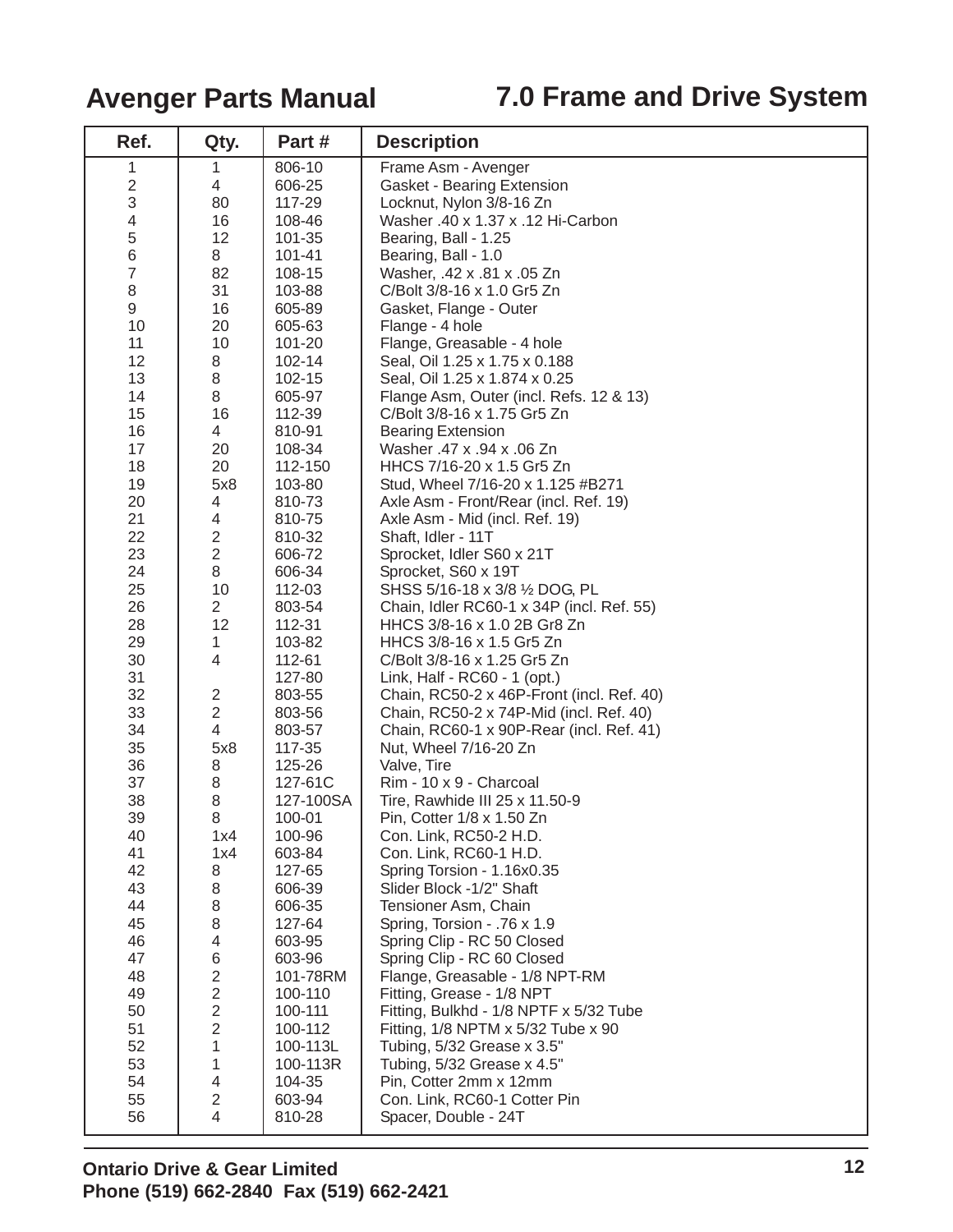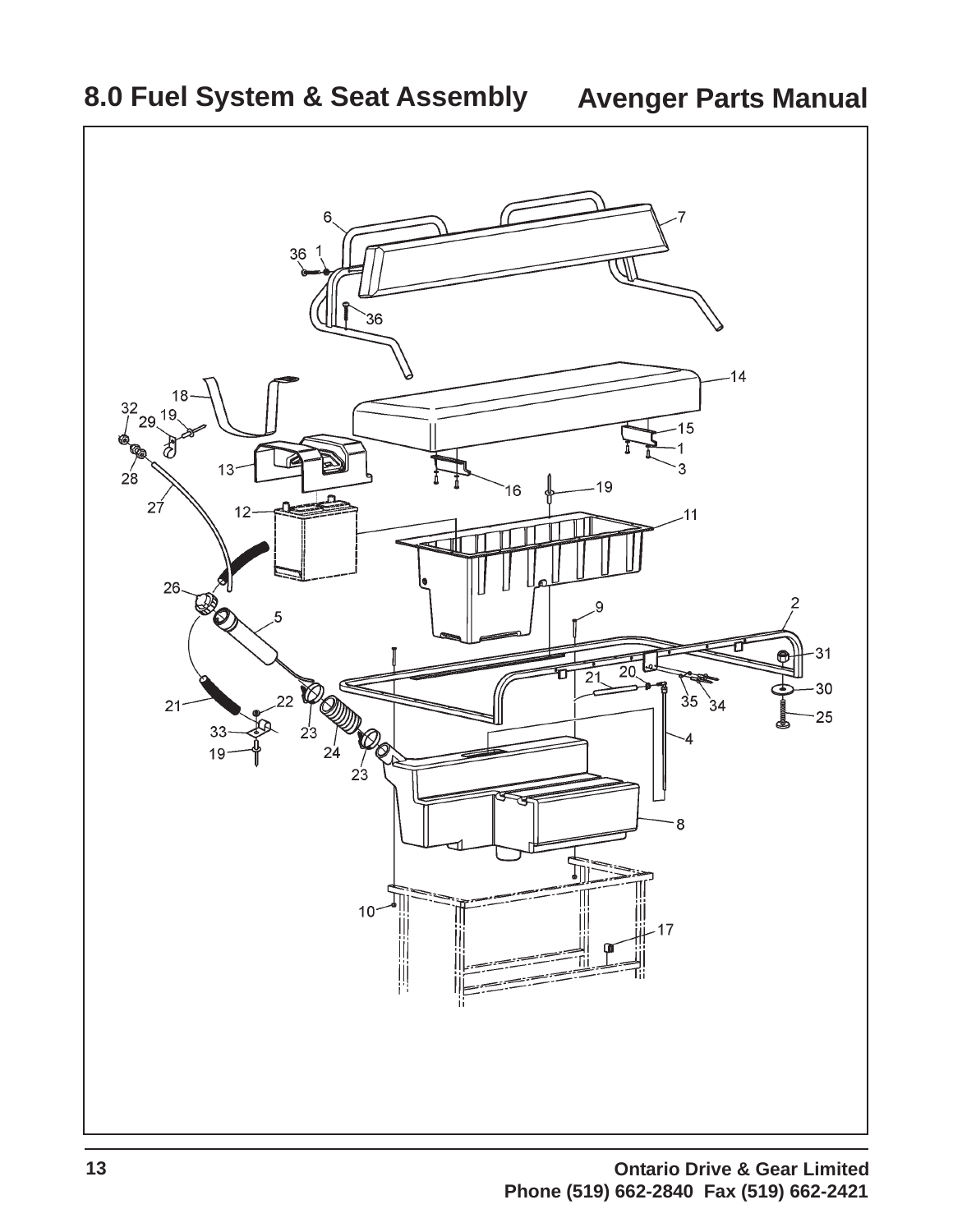### **Avenger Parts Manual 8.0 Fuel System & Seat Assembly**

| Ref.             | Qty.           | Part#   | <b>Description</b>                |
|------------------|----------------|---------|-----------------------------------|
| 1                | 8              | 108-03  | Lockwasher 1/4 Split Ring Zn      |
| $\overline{2}$   | 1              | 608-61  | Frame Assembly, Seat              |
| 3                | 4              | 112-04  | HHCS 1/4-20x3/4 Gr2 Zn            |
| 4                | 1              | 608-52  | Tube Assembly, Fuel Pick-up       |
| 5                | 1              | 608-59  | Neck Assembly, Vented Filler      |
| 6                | 1              | 608-47  | Frame Assembly, Backrest          |
| $\boldsymbol{7}$ | 1              | 608-39  | Back pad Assembly                 |
| 8                | 1              | 608-44  | Tank, Fuel - Argo                 |
| 9                | 2              | 103-77  | HHCS, 1/4-28 X 2.0                |
| 10               | 2              | 117-01  | Locknut, Nylon 1/4-28 Zn          |
| 11               | 1              | 608-54  | <b>Toolbox</b>                    |
| 12               | 1              | 127-54P | See Section 9.0 Electrical System |
| 13               | 1              | 608-55  | Cover, Battery                    |
| 14               | 1              | 608-45  | Seat Assembly, Bench              |
| 15               | 1              | 608-57  | Retainer, Seat - Left             |
| 16               | 1              | 608-58  | Retainer, Seat - Right            |
| 17               | 6              | 702-06  | Foam Cushion                      |
| 18               | 1              | 608-56  | Strap, Battery                    |
| 19               | 19             | 120-09  | Rivet 3/16x1 - Black              |
| 20               | 4              | 112-79  | Clamp, Hose, 1/2" - Black         |
| 21               | 1              | 608-66  | Hose, Fuel - 80"                  |
| 22               | 2              | 120-04  | Washer .19 x .50 x .08 Zn         |
| 23               | $\overline{2}$ | 100-12  | Clamp, Gear 2.25" HF-36           |
| 24               | 1              | 125-94  | Hose, Filler                      |
| 25               | 10             | 112-07  | RHMS 10-24x1.50 Zn                |
| 26               | 1              | 126-46  | Cap, Fuel                         |
| 27               | 1              | 127-21  | Hose, Vent - 86"                  |
| 28               | 1              | 126-50  | Male Connector, 1/4"              |
| 29               | 6              | 126-94  | Clamp, Nylon Wire - 1/4"ID        |
| 30               | 10             | 108-42  | Washer .21x1.0x.06 Zn             |
| 31               | 10             | 117-10  | Locknut, Nylon #10-24 Zn          |
| 32               | 1.             | 117-54  | Nut, Locking PAL 1/2-20 Zn        |
| 33               | 3              | 126-93  | Clamp, Nylon Wire - 1/2"ID        |
| 34               | 2              | 120-15  | Rivet, 1/8 x 7/16                 |
| 35               | 1              | 126-11  | Spring                            |
| 36               | 6              | 112-41  | PHMS, Phil 1/4-20 x 1.25 Zn       |
|                  |                |         |                                   |
|                  |                |         |                                   |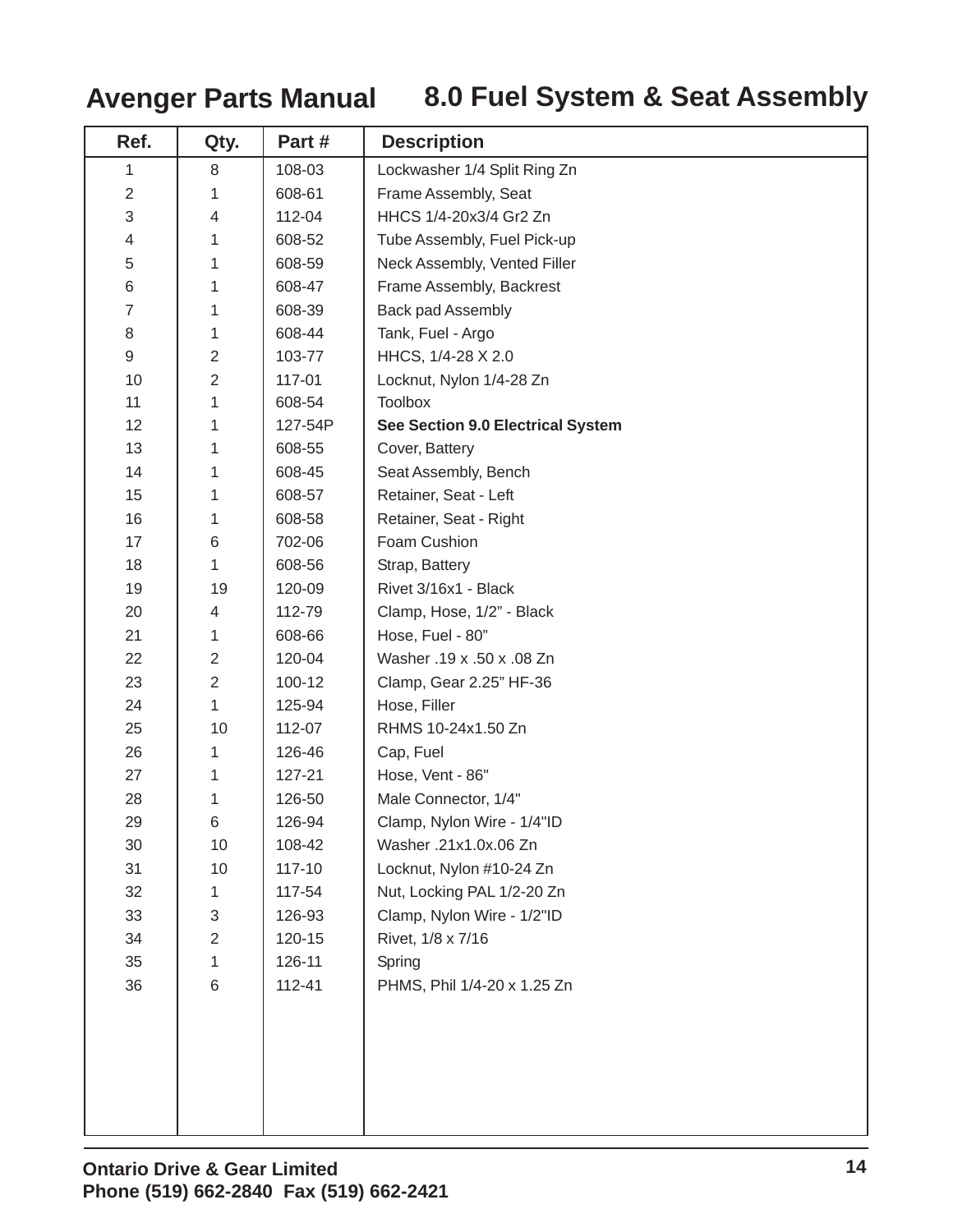#### **9.0 Electrical System Avenger Parts Manual**

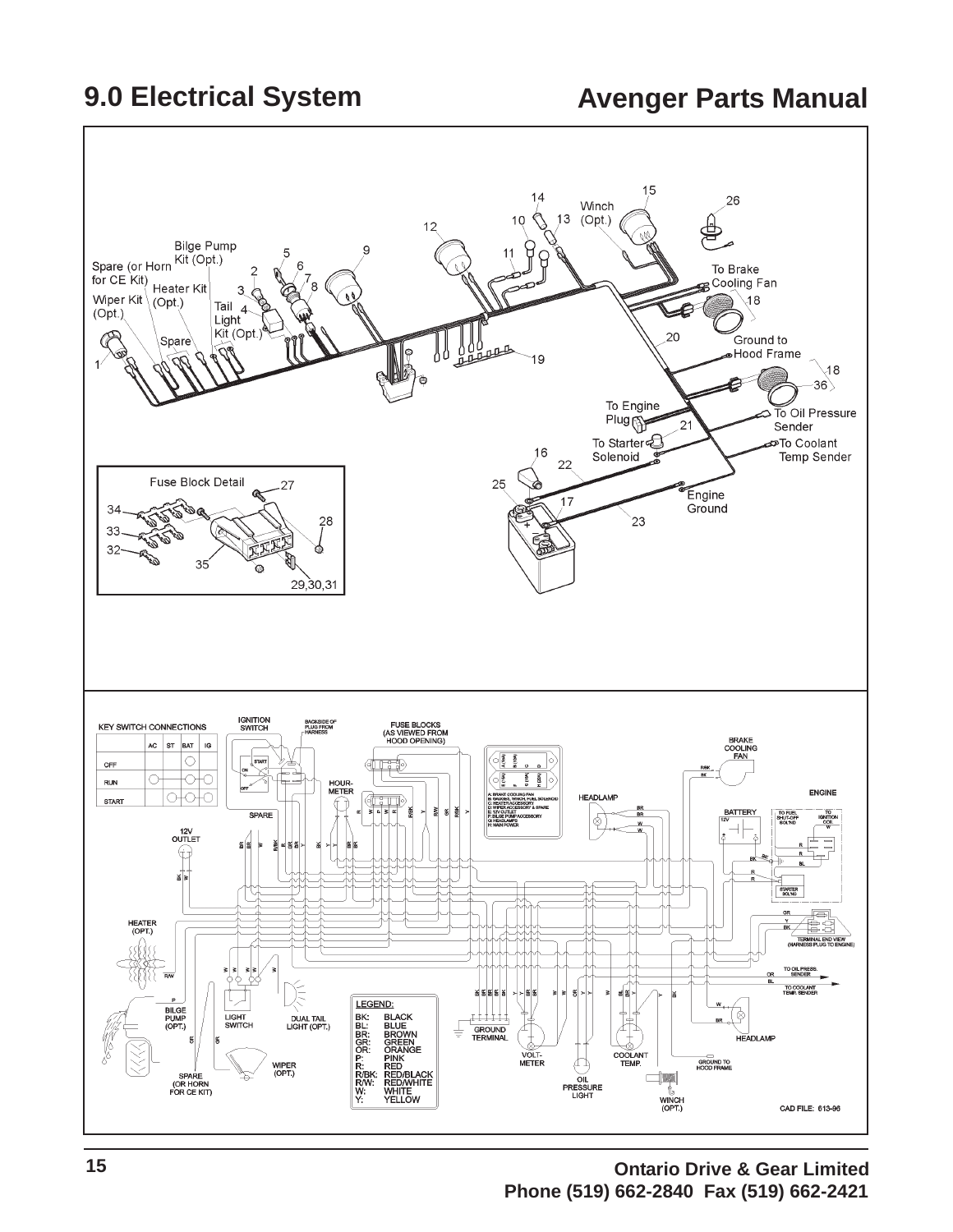### **Avenger Parts Manual 9.0 Electrical System**

| Ref.                      | Qty.           | Part#            | <b>Description</b>                                  |
|---------------------------|----------------|------------------|-----------------------------------------------------|
| 1                         | 1              | 613-90           | Outlet, 12 Volt DC                                  |
| $\sqrt{2}$                | 1              | 126-76           | Knob, Light - Black                                 |
| $\ensuremath{\mathsf{3}}$ | 1              | 108-55           | Lockwasher 7/16 Ext. Tooth Zn                       |
| 4                         | 1              | 100-62           | Switch, Light                                       |
| 5                         | $\overline{2}$ | 127-108          | Key, Molded                                         |
| 6                         | 1              | 127-107          | Bezel - Cover, Nut                                  |
| 7                         | 1              | 127-106          | Nut, Flanged - Plastic                              |
| 8                         | 1              | 127-105          | Switch - Ignition                                   |
| 9                         | 1              | 632-15           | Hourmeter #85005C-22                                |
| 10                        | $\overline{2}$ | 634-10           | Light Kit, #06215-00 5/8" Dia.                      |
| 11                        | 3              | 118-02           | Terminal, Male #76-1251                             |
| 12                        | 1              | 633-10           | Voltmeter #07583-15 (#830EM)                        |
| 13                        | $\overline{2}$ | 118-48           | Heat Shrink 2" x 1/2 Dia.                           |
| 14                        | 3              | 634-08           | Light, Indicator                                    |
| 15                        | 1              | 634-23           | Gauge, Water Temp. - Avenger                        |
| 16                        | 1              | 127-55           | Cap, Battery Terminal - Red                         |
| 17                        | 1              | 127-54           | Battery, Exide 45-50                                |
| 18                        | $\overline{2}$ | 613-92           | Headlamp Ass'y - Oval w/Bezel (incl. items 26 & 36) |
| 19                        | $\overline{2}$ | 613-37           | Terminal Strip, Ground                              |
| 20                        | 1              | 613-96           | Wire Harness, Kohler 25HP                           |
| 21                        | 1              | 613-46           | Insulator, Terminal (2 ga.)                         |
| 22                        | 1              | 613-94           | Wire, Positive Battery                              |
| 23                        | 1              | 613-95           | Wire, Negative Battery                              |
| 24                        | 1              | 681-00           | FOB, Key - Floating (not shown)                     |
| 25                        | $\overline{2}$ | 127-56           | <b>Terminal, Battery Post</b>                       |
| 26                        | $\overline{2}$ | 127-46           | Bulb, Headlight - Halogen 37W                       |
| 27                        | 4              | 103-25           | PHMS #10-24x3/4 Zn                                  |
| 28                        | 4              | 117-10           | Locknut, Nylon #10-24 Zn                            |
| 29                        | 1              | 118-52           | Fuse, 10A 2 Prong (AT010)                           |
| 30                        | 3              | 118-49           | Fuse, 15A 2 Prong (AT015)                           |
| 31                        | $\mathbf{1}$   | 118-53           | Fuse, 20A 2 Prong (AT020)                           |
| 32<br>33                  | 9<br>1         | 118-62<br>118-63 | Terminal - Fuse, single<br>Terminal - Fuse, triple  |
| 34                        | 1              | 118-61           | Terminal - Fuse, quad                               |
| 35                        | $\overline{2}$ | 118-60           | Block - Fuse, 8 position (4 fuse)                   |
| 36                        | $\overline{2}$ | 613-93           | Bezel, Headlamp - Avenger                           |
|                           |                |                  |                                                     |
|                           |                |                  |                                                     |
|                           |                |                  |                                                     |
|                           |                |                  |                                                     |
|                           |                |                  |                                                     |
|                           |                |                  |                                                     |
|                           |                |                  |                                                     |
|                           |                |                  |                                                     |
|                           |                |                  |                                                     |